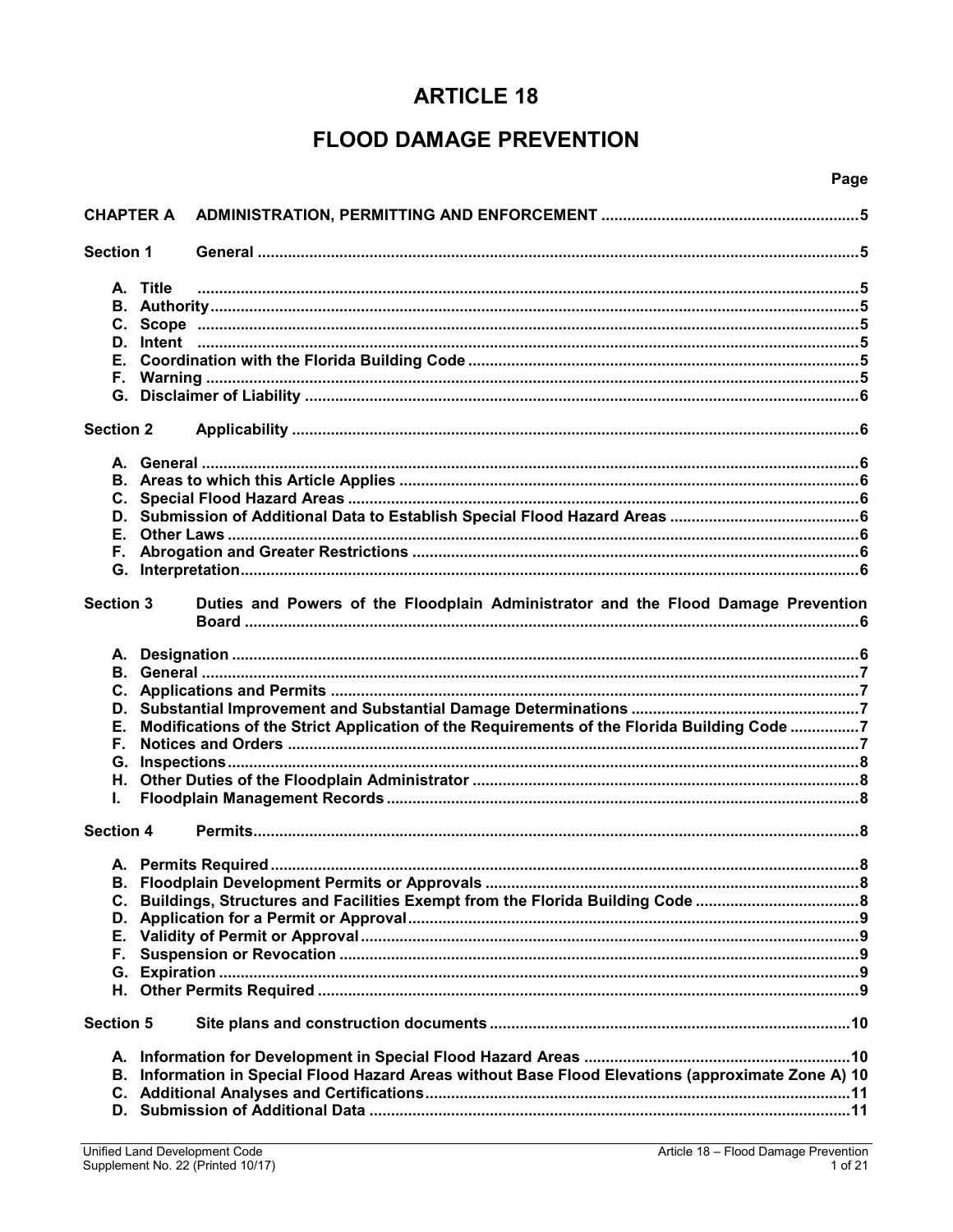| Section 6        |         |                                                                                                                                                                                                                                                                                                  |  |
|------------------|---------|--------------------------------------------------------------------------------------------------------------------------------------------------------------------------------------------------------------------------------------------------------------------------------------------------|--|
| Е.               | Code 11 | C. Buildings, Structures and Facilities Exempt from the Florida Building Code 11<br>D. Lowest-floor inspection for Buildings, Structures and Facilities exempt from the Florida Building<br>E. Final Inspection for Buildings, Structures and Facilities Exempt from the Florida Building Code12 |  |
| <b>Section 7</b> |         |                                                                                                                                                                                                                                                                                                  |  |
|                  |         |                                                                                                                                                                                                                                                                                                  |  |
|                  |         |                                                                                                                                                                                                                                                                                                  |  |
|                  |         |                                                                                                                                                                                                                                                                                                  |  |
|                  |         |                                                                                                                                                                                                                                                                                                  |  |
| Е.               |         |                                                                                                                                                                                                                                                                                                  |  |
|                  |         |                                                                                                                                                                                                                                                                                                  |  |
|                  |         |                                                                                                                                                                                                                                                                                                  |  |
|                  |         |                                                                                                                                                                                                                                                                                                  |  |
| L.               |         |                                                                                                                                                                                                                                                                                                  |  |
| <b>Section 8</b> |         |                                                                                                                                                                                                                                                                                                  |  |
|                  |         |                                                                                                                                                                                                                                                                                                  |  |
|                  |         |                                                                                                                                                                                                                                                                                                  |  |
|                  |         |                                                                                                                                                                                                                                                                                                  |  |
|                  |         |                                                                                                                                                                                                                                                                                                  |  |
|                  |         |                                                                                                                                                                                                                                                                                                  |  |
| <b>CHAPTER B</b> |         |                                                                                                                                                                                                                                                                                                  |  |
| <b>Section 1</b> |         | Design and Construction of Buildings, Structures and Facilities Exempt from the Florida                                                                                                                                                                                                          |  |
| <b>Section 2</b> |         | Buildings and Structures Seaward of the Coastal Construction Control Line. 14                                                                                                                                                                                                                    |  |
| <b>Section 3</b> |         |                                                                                                                                                                                                                                                                                                  |  |
|                  |         |                                                                                                                                                                                                                                                                                                  |  |
|                  |         |                                                                                                                                                                                                                                                                                                  |  |
|                  |         |                                                                                                                                                                                                                                                                                                  |  |
|                  |         |                                                                                                                                                                                                                                                                                                  |  |
| <b>CHAPTER C</b> |         |                                                                                                                                                                                                                                                                                                  |  |
| <b>Section 1</b> |         |                                                                                                                                                                                                                                                                                                  |  |
| <b>Section 2</b> |         |                                                                                                                                                                                                                                                                                                  |  |
| <b>CHAPTER D</b> |         |                                                                                                                                                                                                                                                                                                  |  |
| <b>Section 1</b> |         |                                                                                                                                                                                                                                                                                                  |  |
| <b>Section 2</b> |         |                                                                                                                                                                                                                                                                                                  |  |
| <b>Section 3</b> |         |                                                                                                                                                                                                                                                                                                  |  |
| <b>Section 4</b> |         |                                                                                                                                                                                                                                                                                                  |  |
| <b>Section 5</b> |         |                                                                                                                                                                                                                                                                                                  |  |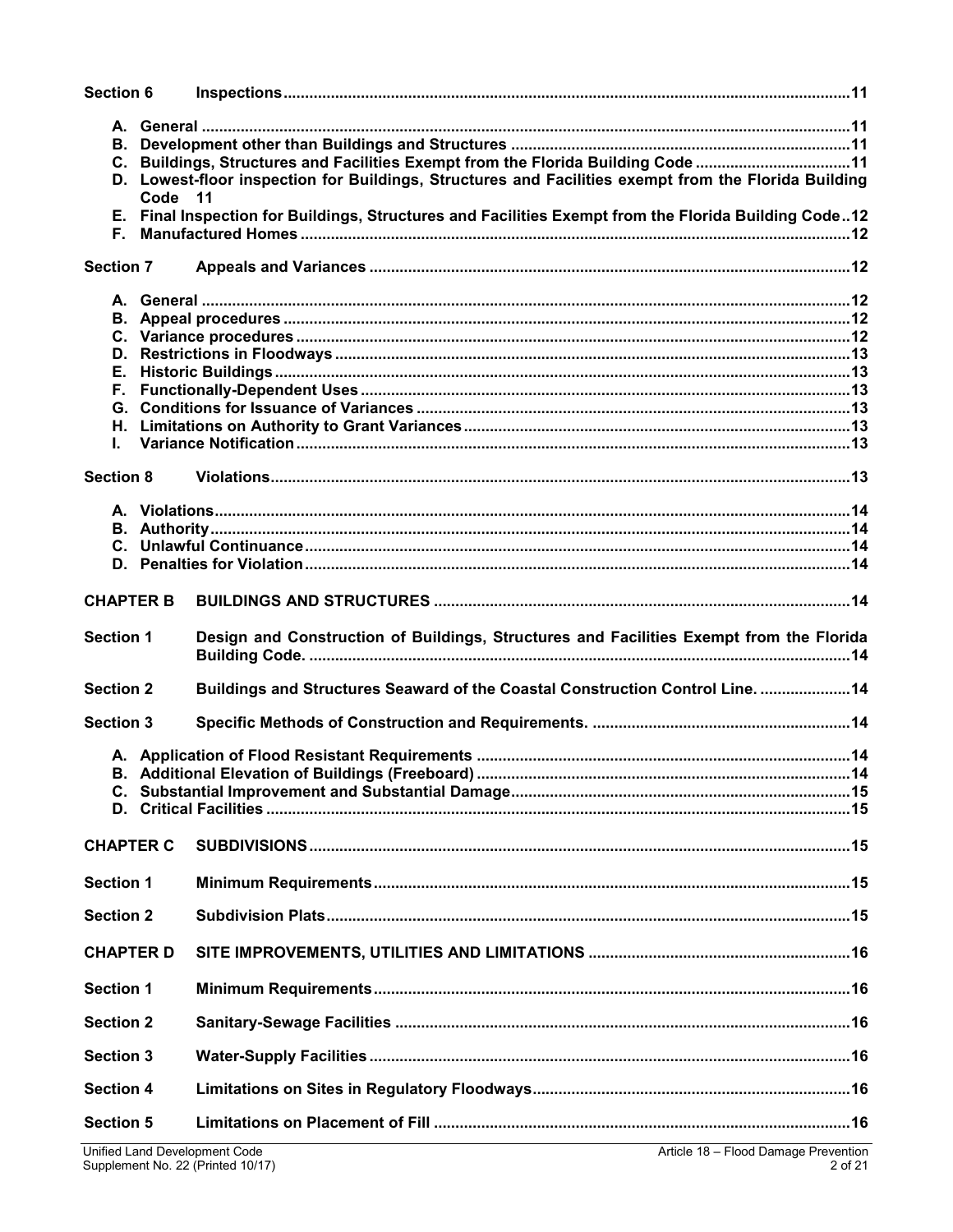| 1.<br>2.<br>3.<br>4.<br>5. |                                                                                                                                                                      |  |
|----------------------------|----------------------------------------------------------------------------------------------------------------------------------------------------------------------|--|
| <b>Section 6</b>           |                                                                                                                                                                      |  |
| <b>CHAPTER E</b>           |                                                                                                                                                                      |  |
| <b>Section 1</b>           |                                                                                                                                                                      |  |
| <b>Section 2</b>           |                                                                                                                                                                      |  |
| <b>Section 3</b>           |                                                                                                                                                                      |  |
| <b>Section 4</b>           |                                                                                                                                                                      |  |
| В.                         | Elevation Requirement for Certain Existing Manufactured Home Parks and Subdivisions  18                                                                              |  |
| <b>Section 5</b>           |                                                                                                                                                                      |  |
| <b>Section 6</b>           |                                                                                                                                                                      |  |
| <b>CHAPTER F</b>           |                                                                                                                                                                      |  |
| <b>Section 1</b>           |                                                                                                                                                                      |  |
| <b>Section 2</b>           |                                                                                                                                                                      |  |
| <b>CHAPTER G</b>           |                                                                                                                                                                      |  |
| <b>Section 1</b>           |                                                                                                                                                                      |  |
| <b>Section 2</b>           |                                                                                                                                                                      |  |
| Section 3                  |                                                                                                                                                                      |  |
| <b>Section 4</b>           |                                                                                                                                                                      |  |
| <b>CHAPTER H</b>           |                                                                                                                                                                      |  |
| <b>Section 1</b>           |                                                                                                                                                                      |  |
| <b>Section 2</b>           |                                                                                                                                                                      |  |
| <b>Section 3</b>           |                                                                                                                                                                      |  |
| <b>Section 4</b>           |                                                                                                                                                                      |  |
| <b>Section 5</b>           | Concrete Slabs Used as Parking Pads, Enclosure floors, Landings, Decks, Walkways,<br>Patios and Similar Nonstructural Uses in Coastal High Hazard Areas (Zone V)  19 |  |
| <b>Section 6</b>           |                                                                                                                                                                      |  |
| <b>Section 7</b>           |                                                                                                                                                                      |  |
| <b>Section 8</b>           | Nonstructural Fill in Coastal High Hazard Areas (Zone V). In Coastal High Hazard Areas: .20                                                                          |  |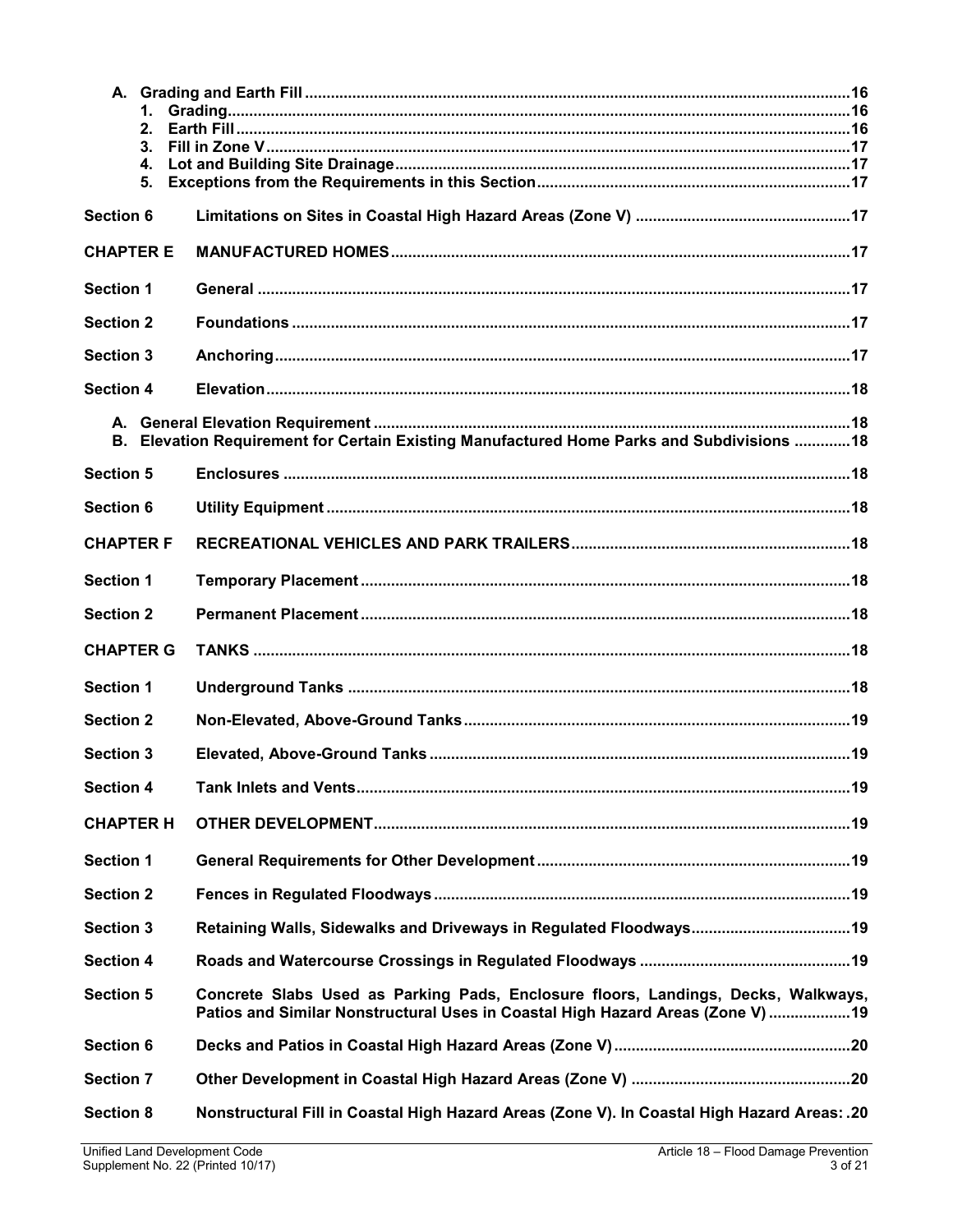(This space intentionally left blank)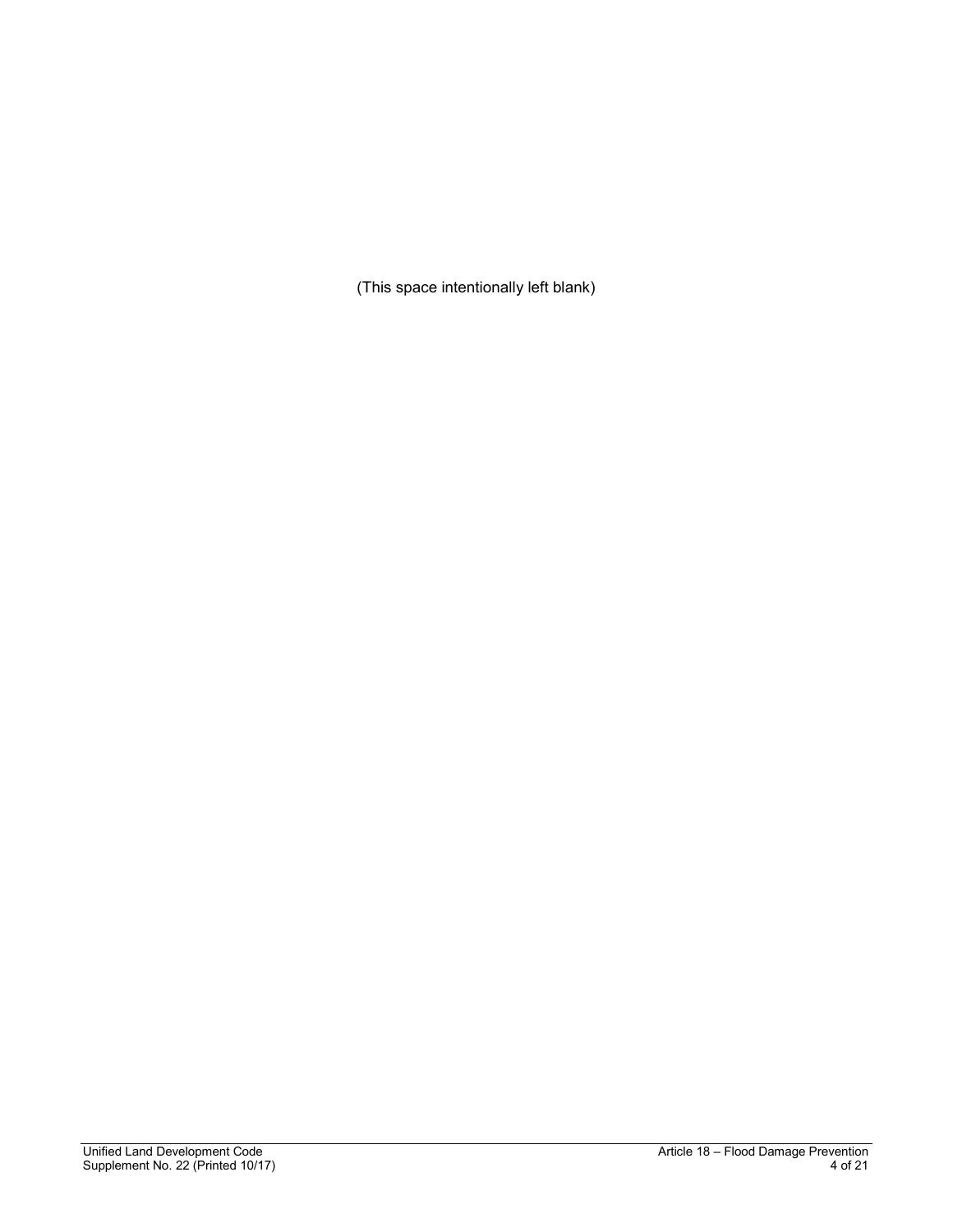# **ARTICLE 18**

# **FLOOD DAMAGE PREVENTION**

## <span id="page-4-0"></span>**CHAPTER A ADMINISTRATION, PERMITTING AND ENFORCEMENT**

## <span id="page-4-1"></span>**Section 1 General**

## <span id="page-4-2"></span>**A. Title**

These regulations shall be known as the Flood Damage Prevention Ordinance of PBC, Florida.

### <span id="page-4-3"></span>**B. Authority**

Chapter 125, Florida Statutes, authorizes the legislative and governing body of PBC, Florida, the power to establish and administer programs of flood control; and the BCC of PBC, Florida, has the responsibility to adopt regulations designed to promote the public health, safety and general welfare of its citizens.

# <span id="page-4-4"></span>**C. Scope**

The provisions of this Article shall apply, within the limits of PBC's jurisdictional authority, to all Development that is wholly within or partially within any Special Flood Hazard Area, as defined in Art. 1, including but not limited to: the subdivision of land; filling, grading, and other site improvements and utility installations; alteration, remodeling, enlargement, improvement, replacement, repair, relocation or demolition of Buildings, Structures and facilities that are exempt from the Florida Building Code, as listed in Art. 18.A.4.C; placement, installation or replacement of Manufactured Homes and Manufactured Buildings; installation or replacement of tanks; placement of Recreational Vehicle parking pads; installation of swimming pools; and any other Development.

## <span id="page-4-5"></span>**D. Intent**

The purposes of this Article and the flood load and flood resistant construction requirements of the Florida Building Code are to establish minimum requirements to safeguard the public health, safety and general welfare and to minimize public and private losses due to flooding through regulation of Development in Special Flood Hazard Areas to:

- 1. Minimize unnecessary disruption of commerce, access and public service during times of flooding;
- 2. Require the use of appropriate construction practices in order to prevent or minimize future flood damage;
- 3. Manage filling, grading, dredging, mining, paving, excavation, drilling operations, storage of equipment or materials, and other Development which may increase flood damage or erosion potential;
- 4. Manage the alteration of Special Flood Hazard Areas, watercourses, and shorelines to minimize the adverse impact of Development on the natural and beneficial functions of the floodplain;
- 5. Minimize damage to public and private facilities and utilities;
- 6. Help maintain a stable tax base by providing for the sound use and Development of Special Flood Hazard Areas;
- 7. Minimize the need for future expenditure of public funds for flood control projects and response to and recovery from flood events; and
- 8. Meet the requirements of the National Flood Insurance Program for community participation, as set forth in the Title 44 Code of Federal Regulations, Section 59.22.

# <span id="page-4-6"></span>**E. Coordination with the Florida Building Code**

This Article is intended to be administered and enforced in conjunction with the Florida Building Code. Where cited, ASCE 24 refers to the edition of the standard that is referenced by the Florida Building Code.

# <span id="page-4-7"></span>**F. Warning**

The degree of flood protection required by this Article and the Florida Building Code, as amended by PBC, is considered the minimum reasonable for regulatory purposes and is based on scientific and engineering considerations. Larger floods can and will occur. Flood heights may be increased by man made or natural causes. This Article does not imply that land outside of mapped Special Flood Hazard Areas, or that uses permitted within such Special Flood Hazard Areas, will be free from flooding or flood damage. The Special Flood Hazard Areas and Base Flood Elevations contained in the Flood Insurance Study and shown on Flood Insurance Rate Maps and the requirements of Title 44 Code of Federal Regulations, Sections 59 and 60, may be revised by the Federal Emergency Management Agency, requiring PBC to revise these regulations to remain eligible for participation in the National Flood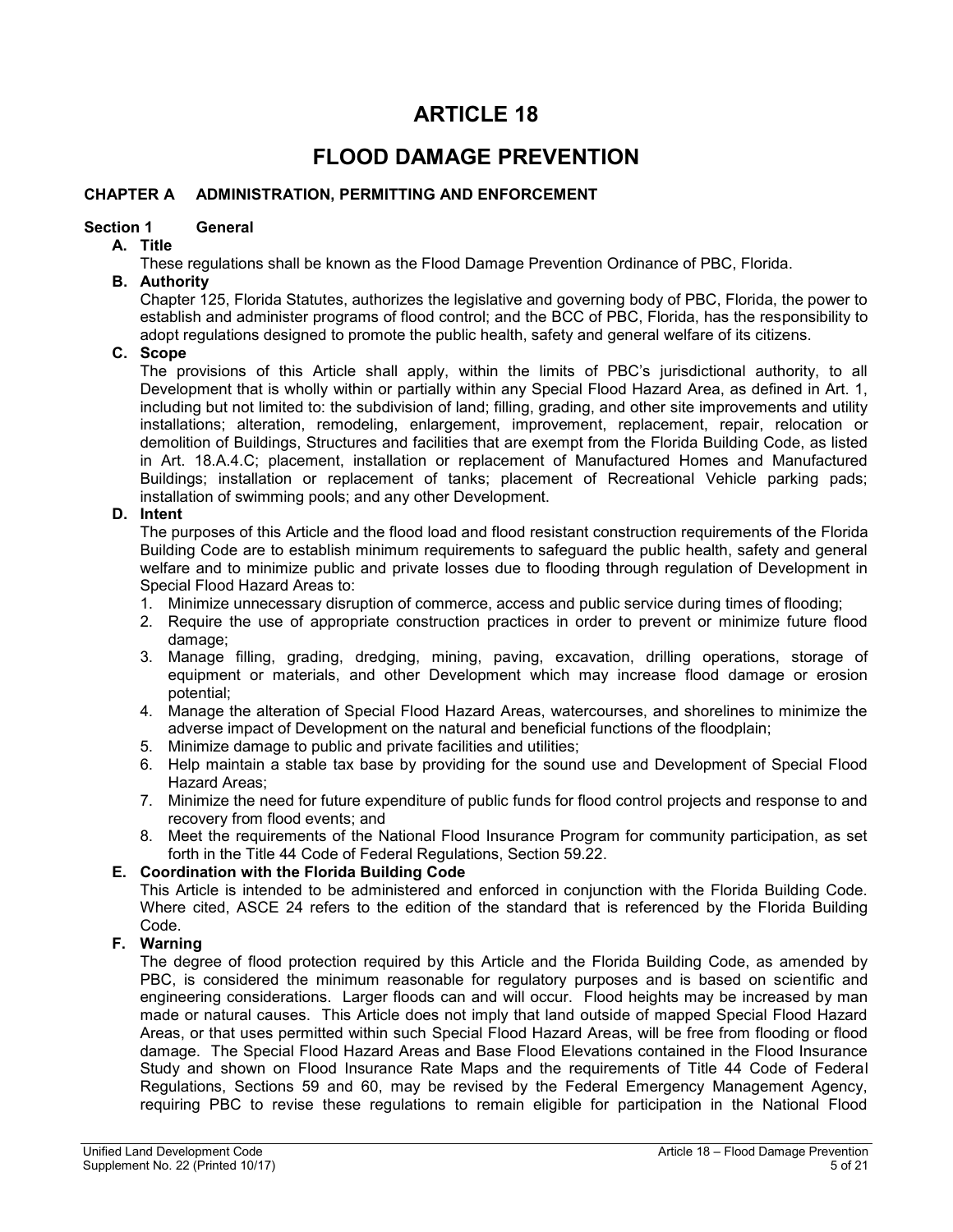Insurance Program. No guarantee of vested use, existing use, or future use is implied or expressed by compliance with this Article.

## <span id="page-5-0"></span>**G. Disclaimer of Liability**

This Article shall not create liability on the part of the PBC BCC or by any officer or employee hereof for any flood damage that results from reliance on this Article or any administrative decision lawfully made thereunder.

## <span id="page-5-1"></span>**Section 2 Applicability**

## <span id="page-5-2"></span>**A. General**

Where there is a conflict between a general requirement and a specific requirement, the specific requirement shall govern.

## <span id="page-5-3"></span>**B. Areas to which this Article Applies**

This Article shall apply to all Flood Hazard Areas and Special Flood Hazard Areas in unincorporated PBC, as defined in Art. 1 and established in Art.18.A.2.C below.

## <span id="page-5-4"></span>**C. Special Flood Hazard Areas**

The United States Department of Housing and Urban Development, Flood Insurance Study for PBC, Florida, Unincorporated Areas dated October 5, 2017 and all subsequent amendments and revisions to such studies, and the accompanying Flood Insurance Rates Maps and all subsequent amendments and revisions to such maps, shall serve as the minimum basis for establishing Flood Hazard Areas and Special Flood Hazard Areas, including those areas developed into lots or Building sites without minimum floor elevations engineered from a master stormwater drainage network. Studies and maps that establish Flood Hazard Areas are on file at the PBC Department of Planning, Zoning and Building located at 2300 North Jog Road, West Palm Beach, Florida 33411.

## <span id="page-5-5"></span>**D. Submission of Additional Data to Establish Special Flood Hazard Areas**

The Floodplain Administrator may require the submission of additional data to establish Special Flood Hazard Areas and Base Flood Elevations, pursuant to Art. 18.A.5. Where field-surveyed topography prepared by a Florida-licensed professional surveyor or digital topography accepted by PBC indicates that ground elevations are either:

- 1. at or below the closest applicable Base Flood Elevation, even in areas not delineated as a Special Flood Hazard Area on a FIRM, the area shall be considered as Special Flood Hazard Area and subject to the requirements of this Article and, as applicable, the requirements of the Florida Building Code; or
- 2. above the closest applicable Base Flood Elevation, the area shall be regulated as Special Flood Hazard Area unless the applicant obtains a Letter of Map Change that removes the area from the Special Flood Hazard Area.

## <span id="page-5-6"></span>**E. Other Laws**

The provisions of this Article shall not be deemed to nullify any provisions of local, state or federal law.

## <span id="page-5-7"></span>**F. Abrogation and Greater Restrictions**

This Article supersedes any ordinance in effect for management of Development in Special Flood Hazard Areas. However, it is not intended to repeal or abrogate any existing ordinances including but not limited to land development regulations, zoning ordinances, stormwater management regulations, or the Florida Building Code. In the event of a conflict between this Article and any other regulations, the more restrictive shall govern. This Article shall not impair any deed restriction, covenant or easement, but any land that is subject to such interests shall also be governed by this Article.

#### <span id="page-5-8"></span>**G. Interpretation**

In the interpretation and application of this Article, all provisions shall be:

- 1. considered as minimum requirements;
- 2. liberally construed in favor of the governing body; and
- 3. deemed neither to limit nor repeal any other powers granted under state statutes.

#### <span id="page-5-9"></span>**Section 3 Duties and Powers of the Floodplain Administrator and the Flood Damage Prevention Board**

## <span id="page-5-10"></span>**A. Designation**

- 1. The Building Official is designated as the Floodplain Administrator. The Floodplain Administrator may delegate performance of certain duties to other employees.
- 2. The BCC of PBC hereby designates the 11 members of the Construction Board of Adjustment and Appeals to act as the Flood Damage Prevention Board. The Flood Damage Prevention Board shall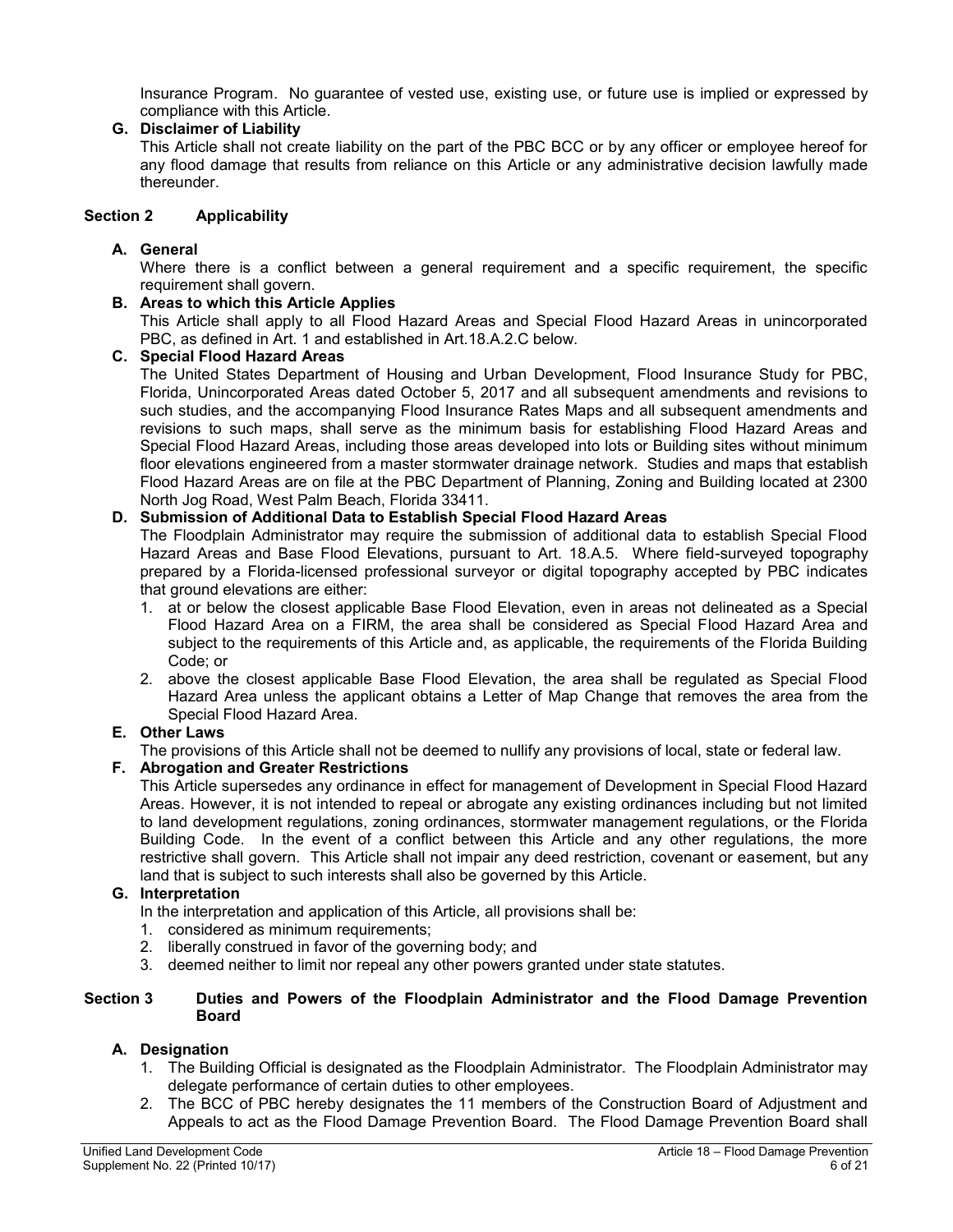hear and decide Appeals when it is alleged an error in any requirement, decision, or determination is made by the Floodplain Administrator in the enforcement or administration of this Article and shall decide any Variance request following procedures in Art.18.A.7.

# <span id="page-6-0"></span>**B. General**

The Floodplain Administrator is authorized and directed to administer and enforce the provisions of this Article. The Floodplain Administrator shall have the authority to render interpretations of this Article consistent with the intent and purpose of this Article, and may establish policies and procedures in order to clarify the application of its provisions. Such interpretations, policies, and procedures shall not have the effect of waiving requirements specifically provided in this Article without the granting of a Variance by the Flood Damage Prevention Board, pursuant to Art. 18.A.7.

# <span id="page-6-1"></span>**C. Applications and Permits**

The Floodplain Administrator, in coordination with other pertinent offices of PBC, shall:

- 1. Review applications and plans to determine whether proposed new Development will be located in Special Flood Hazard Areas;
- 2. Review applications for modification of any existing Development in Special Flood Hazard Areas for compliance with the requirements of this Article;
- 3. Interpret Special Flood Hazard Area boundaries where such interpretation is necessary to determine the exact location of boundaries; a person contesting the determination shall have the opportunity to Appeal the interpretation;
- 4. Provide available flood elevation and flood hazard information;
- 5. Determine whether additional flood hazard data shall be obtained from other sources or shall be developed by an applicant;
- 6. Review applications to determine whether proposed Development will be reasonably safe from flooding;
- 7. Issue floodplain Development permits or approvals for Development other than Buildings and Structures that are subject to the Florida Building Code, including Buildings, Structures and facilities exempt from the Florida Building Code, as listed in Art. 18.A.4.C, when compliance with this Article is demonstrated, or disapprove the same in the event of noncompliance; and
- 8. Coordinate with and provide comments to assure that applications, plan reviews, and inspections for Buildings and Structures in Special Flood Hazard Areas comply with the applicable provisions of this Article.

## <span id="page-6-2"></span>**D. Substantial Improvement and Substantial Damage Determinations**

For applications for building permits to improve Buildings and Structures, including alterations, relocation, enlargement, replacement, repair, change of occupancy, additions, rehabilitations, renovations, Substantial Improvements, repairs of Substantial Damage, and any other improvement of or work on such Buildings and Structures, the Floodplain Administrator, acting as the Building Official, shall:

- 1. Estimate the Market Value, or require the applicant to obtain an appraisal of the Market Value prepared by a qualified independent appraiser, of the Building or Structure before the Start of Construction of the proposed work; in the case of repair, the Market Value of the Building or Structure shall be the Market Value before the damage occurred and before any repairs are made;
- 2. Compare the cost to perform the improvement, the cost to repair a damaged Building to its predamaged condition, or the combined costs of improvements and repairs, if applicable, to the Market Value of the Building or Structure;
- 3. Determine and document whether the proposed work constitutes Substantial Improvement or repair of Substantial Damage; the determination requires evaluation of previous permits issued for improvements and repairs, as specified in the definition of "Substantial Improvement"; for proposed work to repair damage caused by flooding, the determination requires evaluation of previous permits issued to repair flood-related damage, as specified in the definition of "Substantial Damage"; and
- 4. Notify the applicant if it is determined that the work constitutes Substantial Improvement or repair of Substantial Damage and that compliance with the flood resistant construction requirements of the Florida Building Code and this Article is required.

# <span id="page-6-3"></span>**E. Modifications of the Strict Application of the Requirements of the Florida Building Code**

The Floodplain Administrator shall review requests submitted to the Building Official that seek approval to modify the strict application of the flood load and flood resistant construction requirements of the Florida Building Code to determine whether such requests require the granting of a Variance pursuant to Art. 18.A.7.

## <span id="page-6-4"></span>**F. Notices and Orders**

The Floodplain Administrator shall coordinate with appropriate local agencies for the issuance of all necessary notices or orders to ensure compliance with this Article.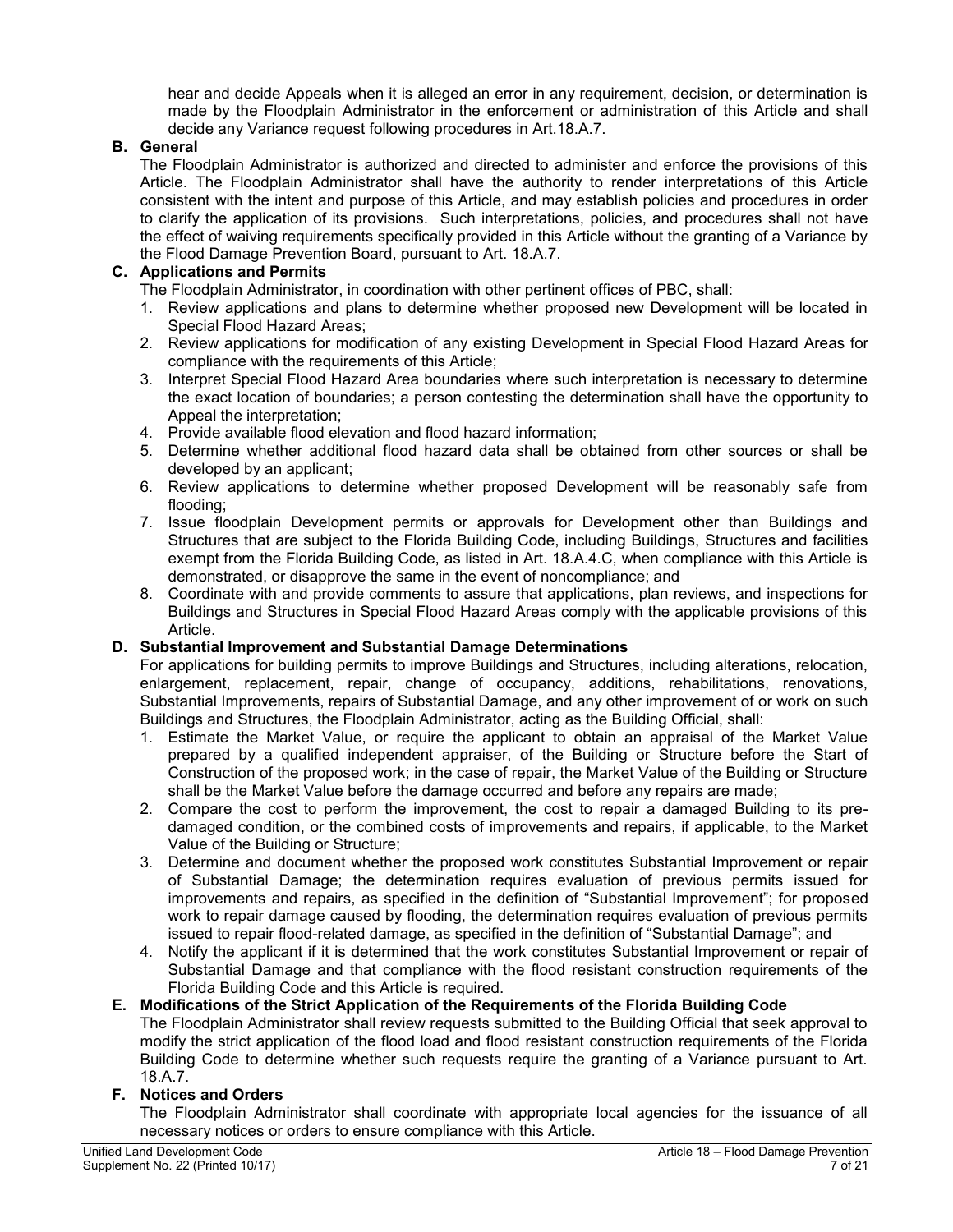# <span id="page-7-0"></span>**G. Inspections**

The Floodplain Administrator or designee shall make the required inspections, as specified in Art. 18.A.6, for Development that is exempt from the Florida Building Code, as listed in Art. 18.A.4.C. The Floodplain Administrator or designee shall inspect Special Flood Hazard Areas to determine if Development is undertaken without issuance of a permit.

# <span id="page-7-1"></span>**H. Other Duties of the Floodplain Administrator**

The Floodplain Administrator shall have other duties, including but not limited to:

- 1. Establish procedures for administering and documenting determinations of Substantial Improvement and Substantial Damage made pursuant to Art. 18.A.3.D;
- 2. Require that applicants proposing Alteration of a Watercourse notify adjacent communities and the Florida Division of Emergency Management, State Floodplain Management Office, and submit copies of such notifications to the Federal Emergency Management Agency (FEMA);
- 3. Require applicants who submit hydrologic and hydraulic engineering analyses in support of permit applications to submit to FEMA the data and information necessary to maintain the Flood Insurance Rate Maps if the analyses propose to change Base Flood Elevations, Special Flood Hazard Area boundaries, or Floodway designations; such submissions shall be made within six months of such data becoming available;
- 4. Review required design certifications and documentation of elevations specified by this Article and the Florida Building Code to determine that such certifications and documentations are complete;
- 5. Notify FEMA when the boundaries of unincorporated PBC are modified; and
- 6. Advise applicants for New Buildings and Structures, including Substantial Improvements, that are located in any unit of the Coastal Barrier Resources System established by the Coastal Barrier Resources Act (Public Law 97-348) and the Coastal Barrier Improvement Act of 1990 (Public Law 101-591) that federal flood insurance is not available on such construction; areas subject to this limitation are identified on Flood Insurance Rate Maps as "Coastal Barrier Resource System Areas" and "Otherwise Protected Areas."

## <span id="page-7-2"></span>**I. Floodplain Management Records**

Regardless of any limitation on the period required for retention of public records, the Floodplain Administrator shall maintain and permanently keep and make available for public inspection all records that are necessary for the administration of this Article and the flood resistant construction requirements of the Florida Building Code, including Flood Insurance Rate Maps; Letters of Map Change; records of issuance of permits and denial of permits; determinations of whether proposed work constitutes Substantial Improvement or repair of Substantial Damage; required design certifications and documentation of elevations specified by the Florida Building Code and this Article; notifications to adjacent communities, FEMA, and the state related to alterations of watercourses; assurances that the flood-carrying capacity of altered watercourses will be maintained; documentation related to Appeals and Variances, including justification for issuance or denial; and records of enforcement actions taken pursuant to this Article and the flood resistant construction requirements of the Florida Building Code. These records are available for public inspection at the PBC Department of Planning, Zoning and Building at 2300 North Jog Road, West Palm Beach, FL 33411.

## <span id="page-7-3"></span>**Section 4 Permits**

## <span id="page-7-4"></span>**A. Permits Required**

Any owner or owner's authorized agent (hereinafter "applicant") who intends to undertake any Development activity within the scope of this Article, including Buildings, Structures and facilities exempt from the Florida Building Code, as listed in Art. 18.A.4.C, which is wholly within or partially within any Special Flood Hazard Area shall first make application to the Floodplain Administrator and the Building Official, if applicable, and shall obtain the required permit(s) and approval(s). No such permit or approval shall be issued until compliance with the requirements of this Article has been satisfied.

## <span id="page-7-5"></span>**B. Floodplain Development Permits or Approvals**

Floodplain Development Permits or Approvals shall be issued pursuant to this Article for any Development activities exempt from the Florida Building Code, as listed in Art. 18.A.4.C. Depending on the nature and extent of proposed Development that includes a Building or Structure, the Floodplain Administrator may determine that a Floodplain Development Permit or Approval is required in addition to a building permit.

## <span id="page-7-6"></span>**C. Buildings, Structures and Facilities Exempt from the Florida Building Code**

Pursuant to the requirements of federal regulation for participation in the National Flood Insurance Program (44 CFR, Sections 59 and 60), Floodplain Development Permits or Approvals shall be required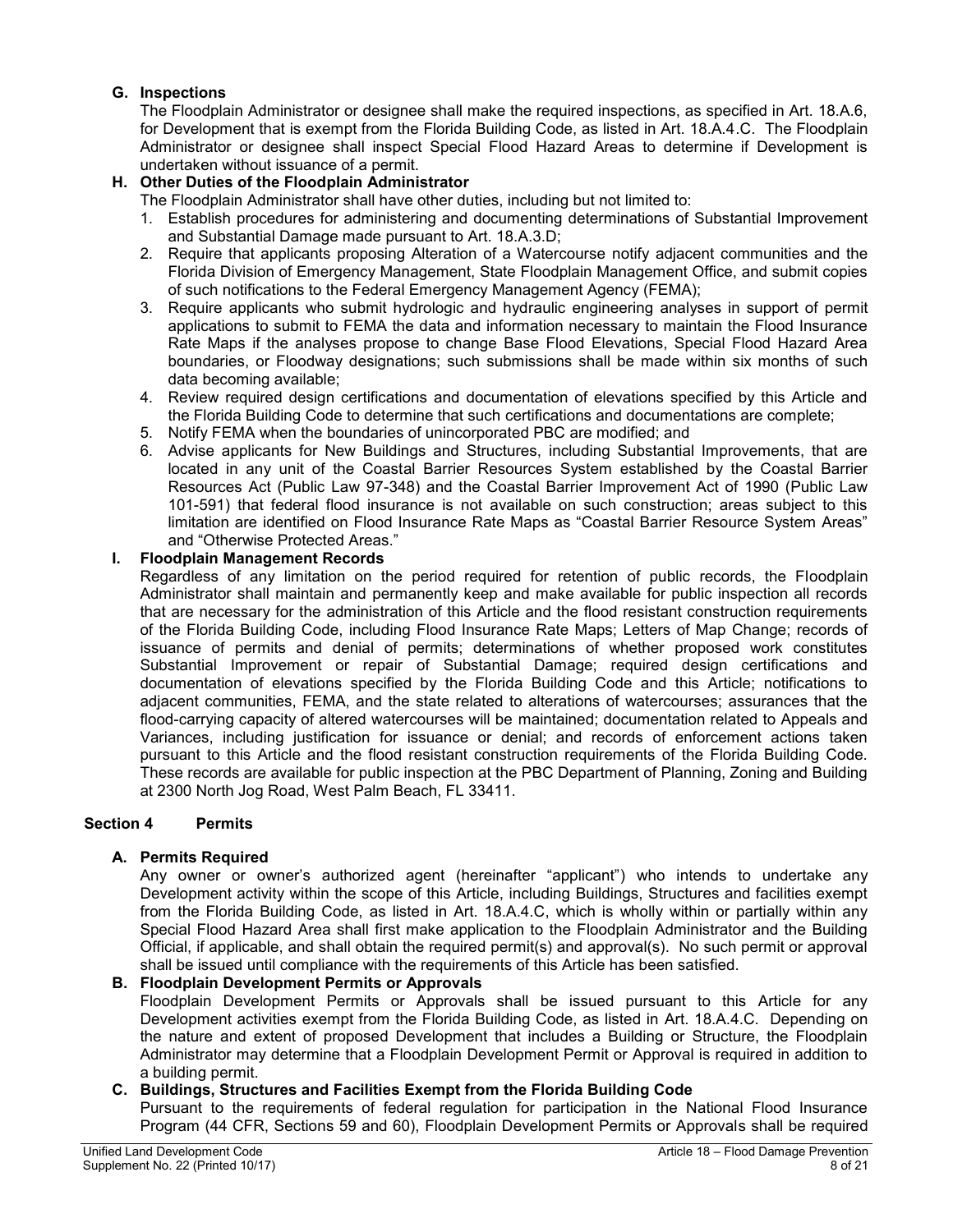for the following Buildings, Structures and facilities that are exempt from the Florida Building Code and any further exemptions provided by law, which are subject to the requirements of this Article:

- 1. Railroads and ancillary facilities associated with the railroad.
- 2. Nonresidential farm Buildings on farms, as provided in section 604.50, F.S.
- 3. Temporary Buildings or sheds used exclusively for construction purposes.
- 4. Mobile or modular Structures used as temporary offices.
- 5. Those Structures or facilities of electric utilities, as defined in section 366.02, F.S., which are directly involved in the generation, transmission, or distribution of electricity.
- 6. Chickees constructed by the Miccosukee Tribe of Indians of Florida or the Seminole Tribe of Florida. As used in this paragraph, the term "chickee" means an open-sided wooden hut that has a thatched roof of palm or palmetto or other traditional materials, and that does not incorporate any electrical, plumbing, or other non-wood features.
- 7. Family mausoleums, not exceeding 250 square feet in area, which are prefabricated and assembled on site or preassembled and delivered on site and have walls, roofs and a floor constructed of granite, marble or reinforced concrete.
- 8. Temporary housing provided by the Florida Department of Corrections to any prisoner in the state correctional system.
- 9. Structures identified in section 553.73(10)(k), F.S., are not exempt from the Florida Building Code if such Structures are located in Special Flood Hazard Areas established on Flood Insurance Rate Maps.

## <span id="page-8-0"></span>**D. Application for a Permit or Approval**

To obtain a Floodplain Development Permit or Approval outside of the building permit process, the applicant shall first file an application in writing on a form furnished by PBC. The information provided shall:

- 1. Identify and describe the Development to be covered by the permit or approval.
- 2. Describe the land on which the proposed Development is to be conducted by legal description, street address or similar description that will readily identify and definitively locate the site.
- 3. Indicate the use and occupancy for which the proposed Development is intended.
- 4. Be accompanied by a site plan or construction documents, as specified in Art.18.A.5.
- 5. State the valuation of the proposed work.
- 6. Be signed by the applicant or the applicant's authorized agent.
- 7. Give such other data and information as required by the Floodplain Administrator.

## <span id="page-8-1"></span>**E. Validity of Permit or Approval**

The issuance of a Floodplain Development Permit or Approval pursuant to this Article shall not be construed to be a permit for, or approval of, any Violation of this Article, the Florida Building Code, or any other ordinance of PBC. The issuance of permits based on submitted applications, construction documents, and information shall not prevent the Floodplain Administrator from requiring the correction of errors and omissions.

## <span id="page-8-2"></span>**F. Suspension or Revocation**

The Floodplain Administrator is authorized to suspend or revoke a Floodplain Development Permit or Approval if the permit was issued in error, on the basis of incorrect or incomplete information, or in Violation of this Article or any other ordinance, regulation or requirement of PBC.

# <span id="page-8-3"></span>**G. Expiration**

A Floodplain Development Permit or Approval shall become invalid unless the work authorized by such permit is commenced within six months after its issuance or the issuance of a building permit, whichever comes last, or if the work authorized is suspended or abandoned for a period of six months after the work commences. Extensions for periods of not more than six months each shall be requested in writing prior to expiration and justifiable cause shall be demonstrated. In no case shall the permit remain valid when FIRMs are updated, unless Development is under construction.

## <span id="page-8-4"></span>**H. Other Permits Required**

Floodplain Development Permits shall include a statement that all other applicable state or federal permits shall be obtained before commencement of the permitted Development, including, but not limited to, the following:

- 1. The South Florida Water Management District; section 373.036, F.S.
- 2. Florida Department of Health for onsite sewage treatment and disposal systems; section 381.0065, F.S., and Chapter 64E-6, FAC.
- 3. PBC Department of Environmental Resources Management, as applies.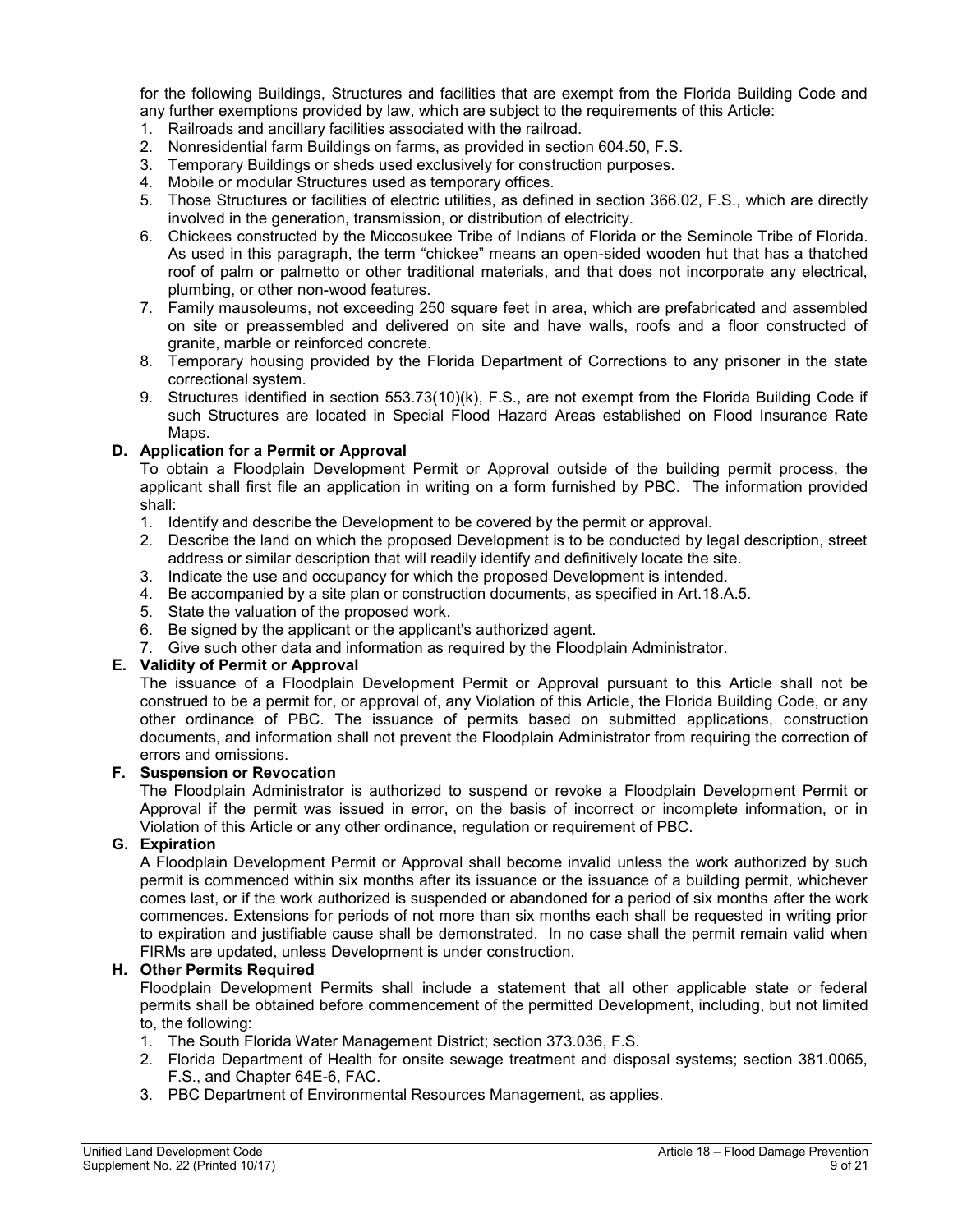- 4. Florida Department of Environmental Protection for construction, reconstruction, changes, or physical activities for shore protection or other activities seaward of the Coastal Construction Control Line; section 161.141, F.S.
- 5. Florida Department of Environmental Protection for activities subject to the Joint Coastal Permit; section 161.055, F.S.
- 6. Florida Department of Environmental Protection for activities that affect wetlands and alter surface water flows, in conjunction with the U.S. Army Corps of Engineers; section 404 of the Clean Water Act.
- 7. Federal permits and approvals.

# <span id="page-9-0"></span>**Section 5 Site plans and construction documents**

# <span id="page-9-1"></span>**A. Information for Development in Special Flood Hazard Areas**

The site plan or construction documents for any Development subject to the requirements of this Article shall be drawn to scale and shall include, as applicable to the proposed Development:

- 1. Delineation of Special Flood Hazard Areas, Floodway boundaries and flood zone(s), Base Flood Elevation(s), and ground elevations, if necessary, for review of the proposed Development.
- 2. Where Base Flood Elevations or Floodway data are not included on the FIRM or in the Flood Insurance Study, they shall be established in accordance with Art. 18.A.5.B.2 or 3 below.
- 3. Where the parcel on which the proposed Development will take place will have more than 50 lots or is larger than five acres, and the Base Flood Elevations are not included on the FIRM or in the Flood Insurance Study, such elevations shall be established in accordance with Art. 18.A.5.B.1.
- 4. Location of the proposed activity and proposed Structures, and locations of existing Buildings and Structures; in Coastal High Hazard Areas, New Buildings shall be located landward of the reach of mean high tide.
- 5. Location, extent, amount, and proposed final grades of any filling, grading, or excavation.
- 6. Where the placement of fill is proposed, the amount, type, and source of fill material; compaction specifications; a description of the intended purpose of the fill areas; and evidence that the proposed fill areas are the minimum necessary to achieve the intended purpose.
- 7. Delineation of the Coastal Construction Control Line or notation that the site is seaward of the Coastal Construction Control Line, if applicable.
- 8. Extent of any proposed alteration of Sand Dunes or mangrove stands, provided such alteration is approved by the Florida Department of Environmental Protection.
- 9. Existing and proposed alignment of any proposed Alteration of a Watercourse.
- 10. Subdivisions of more than three lots or greater than ten acres shall provide an electronic subdivision topographic plan.

The Floodplain Administrator is authorized to waive the submission of site plans, construction documents, and other data that are required by this Article, but that are not required to be prepared by a registered design professional, if it is found that the nature of the proposed Development is such that the review of such submissions is not necessary to ascertain compliance with this Article.

# <span id="page-9-2"></span>**B. Information in Special Flood Hazard Areas without Base Flood Elevations (approximate Zone A)**

Where Special Flood Hazard Areas are delineated on the FIRM and Base Flood elevation data have not been provided, the Floodplain Administrator shall:

- 1. Require the applicant to include Base Flood Elevation data prepared in accordance with currentlyaccepted engineering practices.
- 2. Obtain, review, and provide to applicants Base Flood Elevation and Floodway data available from a federal or state agency or other source, or require the applicant to obtain and use Base Flood Elevation and Floodway data available from a federal or state agency or other source.
- 3. Where Base Flood Elevation and Floodway data are not available from another source, where the available data are deemed by the Floodplain Administrator to not reasonably reflect flooding conditions, or where the available data are known to be scientifically or technically incorrect or otherwise inadequate:
	- a. Require the applicant to include Base Flood Elevation data prepared in accordance with currently-accepted engineering practices; or
	- b. Specify that the Base Flood Elevation is two feet above the highest adjacent grade (finished) at the location of the Development, provided there is no evidence indicating flood depths have been or may be greater than two feet.
- 4. Where the Base Flood Elevation data are to be used to support a Letter of Map Change from FEMA, advise the applicant that the analyses shall be prepared by a Florida-licensed engineer in a format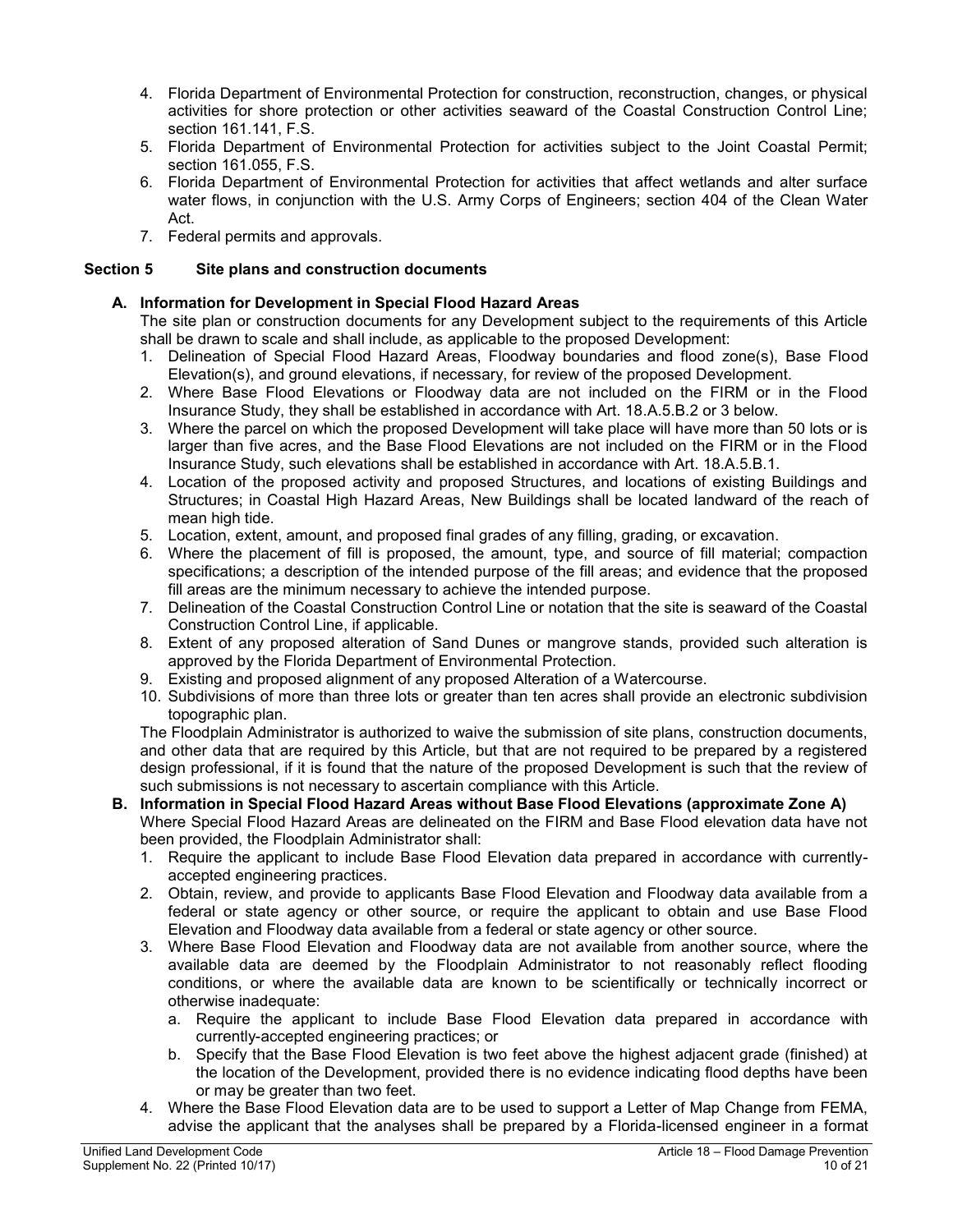required by FEMA, and that it shall be the responsibility of the applicant to satisfy the submittal requirements and pay the processing fees.

## <span id="page-10-0"></span>**C. Additional Analyses and Certifications**

As applicable to the location and nature of the proposed Development activity, and in addition to the requirements of this section, the applicant shall have the following analyses signed and sealed by a Florida-licensed engineer for submission with the site plan and construction documents:

- 1. For Development activities proposed to be located in a regulatory Floodway, a Floodway Encroachment Analysis that demonstrates that the encroachment of the proposed Development will not cause any increase in Base Flood Elevations; where the applicant proposes to undertake Development activities that do increase Base Flood Elevations, the applicant shall submit such analysis to FEMA, as specified in Art. 18.A.5.D, and shall submit the Conditional Letter of Map Revision, if issued by FEMA, with the site plan and construction documents.
- 2. For Development activities proposed to be located in a riverine Special Flood Hazard Area for which Base Flood Elevations are included in the Flood Insurance Study or on the FIRM and Floodways have not been designated, hydrologic and hydraulic analyses that demonstrate that the cumulative effect of the proposed Development, when combined with all other existing and anticipated Flood Hazard Area encroachments, will not increase the Base Flood Elevation more than one foot at any point within the community. This requirement does not apply in isolated Special Flood Hazard Areas not connected to a riverine Special Flood Hazard Area or in Special Flood Hazard Areas identified as Zone AO or Zone AH.
- 3. For Alteration of a Watercourse, an engineering analysis prepared in accordance with standard engineering practices which demonstrates that the flood-carrying capacity of the altered or relocated portion of the watercourse will not be decreased, and certification that the altered watercourse shall be maintained in a manner which preserves the channel's flood-carrying capacity; the applicant shall submit the analysis to FEMA as specified in Art. 18.A.5.D.
- 4. For activities that propose to alter Sand Dunes or mangrove stands in Coastal High Hazard Areas (Zone V), an engineering analysis that demonstrates that the proposed alteration will not increase the potential for flood damage.

## <span id="page-10-1"></span>**D. Submission of Additional Data**

When additional hydrologic, hydraulic or other engineering data, studies, and additional analyses are submitted to support an application, the applicant has the right to seek a Letter of Map Change from FEMA to change the Base Flood Elevations, change Floodway boundaries, or change boundaries of Special Flood Hazard Areas shown on FIRMs, and to submit such data to FEMA for such purposes. The analyses shall be prepared by a Florida-licensed engineer in a format required by FEMA. Submittal requirements and processing fees shall be the responsibility of the applicant.

## <span id="page-10-2"></span>**Section 6 Inspections**

## <span id="page-10-3"></span>**A. General**

Development for which a Floodplain Development Permit or Approval is required shall be subject to inspection.

## <span id="page-10-4"></span>**B. Development other than Buildings and Structures**

The Floodplain Administrator shall inspect all Development to determine compliance with the requirements of this Article and the conditions of issued Floodplain Development Permits or approvals.

## <span id="page-10-5"></span>**C. Buildings, Structures and Facilities Exempt from the Florida Building Code**

The Floodplain Administrator shall inspect Buildings, Structures and facilities exempt from the Florida Building Code, as listed in Art. 18.A.4.C, to determine compliance with the requirements of this Article and the conditions of issued Floodplain Development Permits or approvals.

## <span id="page-10-6"></span>**D. Lowest-floor inspection for Buildings, Structures and Facilities exempt from the Florida Building Code**

Upon placement of the Lowest Floor, including Basement, and prior to further vertical construction, the owner of a Building, Structure or facility exempt from the Florida Building Code, as listed in Art. 18.A.4.C, or the owner's authorized agent, shall submit to the Floodplain Administrator:

- 1. If a Design Flood Elevation was used to determine the required elevation of the Lowest Floor, the certification of elevation of the Lowest Floor prepared and sealed by a Florida-licensed professional surveyor; or
- 2. If the elevation used to determine the required elevation of the Lowest Floor was determined in accordance with Art. 18.A.5.B.3.b, the documentation of height of the Lowest Floor above highest adjacent grade, prepared by the owner or the owner's authorized agent.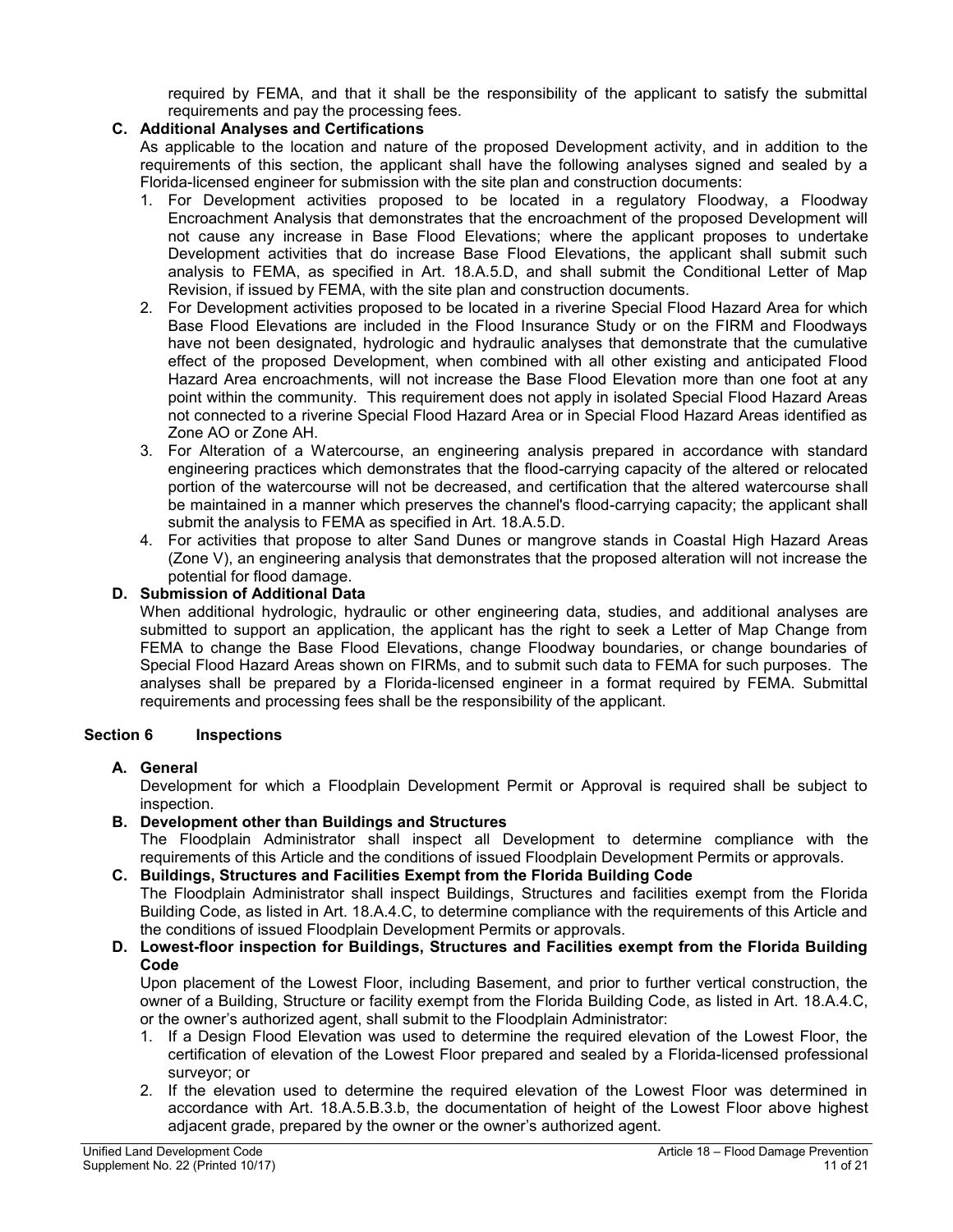## <span id="page-11-0"></span>**E. Final Inspection for Buildings, Structures and Facilities Exempt from the Florida Building Code**

As part of the final inspection for Buildings, Structures and facilities exempt from the Florida Building Code, as listed in Art. 18.A.4.C, the owner or owner's authorized agent shall submit to the Floodplain Administrator a final certification of elevation of the Lowest Floor and/or final documentation of the height of the Lowest Floor above the highest adjacent grade; such certifications and documentations shall be prepared as specified in Art. 18.A.6.D.

## <span id="page-11-1"></span>**F. Manufactured Homes**

The Floodplain Administrator shall inspect Manufactured Homes that are installed or replaced in Special Flood Hazard Areas to determine compliance with the requirements of this Article and the conditions of the issued permit. Upon placement of a Manufactured Home, certification of the elevation of the Lowest Floor shall be submitted to the Floodplain Administrator.

## <span id="page-11-2"></span>**Section 7 Appeals and Variances**

## <span id="page-11-3"></span>**A. General**

The Flood Damage Prevention Board shall hear and decide on all requests for Appeals or Variances from the strict application of this Article.

## <span id="page-11-4"></span>**B. Appeal procedures**

- 1. A request for Appeal to the decision of the Floodplain Administrator enforcing the provisions of this Article shall include reference to this Art. 18.A.7, and the applicant's technical basis of contesting the decision of the Floodplain Administrator. The Appeal shall be filed in writing within 30 calendar days after the decision is rendered by the Floodplain Administrator. Failure to timely file an Appeal shall be deemed a waiver of the applicant's ability to seek relief for said decision. An Appeal may be filed whenever any one of the following conditions are claimed to exist:
	- a. The Floodplain Administrator rejected or refused to approve the applicant's request;
	- b. The provisions of this Article do not apply to the applicant's specific case;
	- c. That an equally-good or more-desirable method can be employed and fully meet the intent of this Article, which the Floodplain Administrator has rejected;
	- d. The true intent and meaning of this Article or any of the regulations there under have been misconstrued or incorrectly interpreted.
- 2. The Flood Damage Prevention Board shall hear Appeal requests at the next available meeting within 60 days of date of Appeal. This 60-day period may be extended upon mutual consent of the Floodplain Administrator and the applicant.
- 3. At the conclusion of the hearing, the Flood Damage Prevention Board shall orally render a decision based on testimony and evidence entered into the record. An order setting forth findings of fact and conclusion of law shall then be delivered to the appellant.
- 4. The applicant or PBC may Appeal a decision of the Flood Damage Prevention Board to the Circuit Court of PBC, Florida, by petition for writ of certiorari; any Appeal filed pursuant to this Article shall be considered timely if filed within 30 days of the execution of the order to be Appealed.

## <span id="page-11-5"></span>**C. Variance procedures**

- 1. An initial request for a Variance from the provisions of this Article shall be filed in writing by the affected party with the Floodplain Administrator.
- 2. The Flood Damage Prevention Board shall hear Variance requests at the next available meeting. In acting upon Variance applications, the Flood Damage Prevention Board shall consider all technical evaluations, all relevant factors, and standards specified in other sections of this Article; and
	- a. The danger that materials may be swept onto other lands to the injury of others;
	- b. The danger to life and property due to flooding or erosion damage;
	- c. The susceptibility of the proposed facility and its contents to flood damage and the effect of such damage on the individual owner;
	- d. The importance of the services provided by the proposed facility to the community;
	- e. The necessity to the facility of a waterfront location;
	- f. The availability of alternative locations for the proposed use which are not subject to flooding or erosion damage;
	- g. The compatibility of the proposed use with existing and anticipated Development;
	- h. The relationship of the proposed use to the comprehensive plan and flood damage prevention program for that area;
	- i. The safety of access to the property in times of flood for ordinary and emergency vehicles;
	- j. The expected heights, velocity, duration, rate of rise, and sediment of transport of the floodwaters and the effects of wave action, if applicable, expected at the site;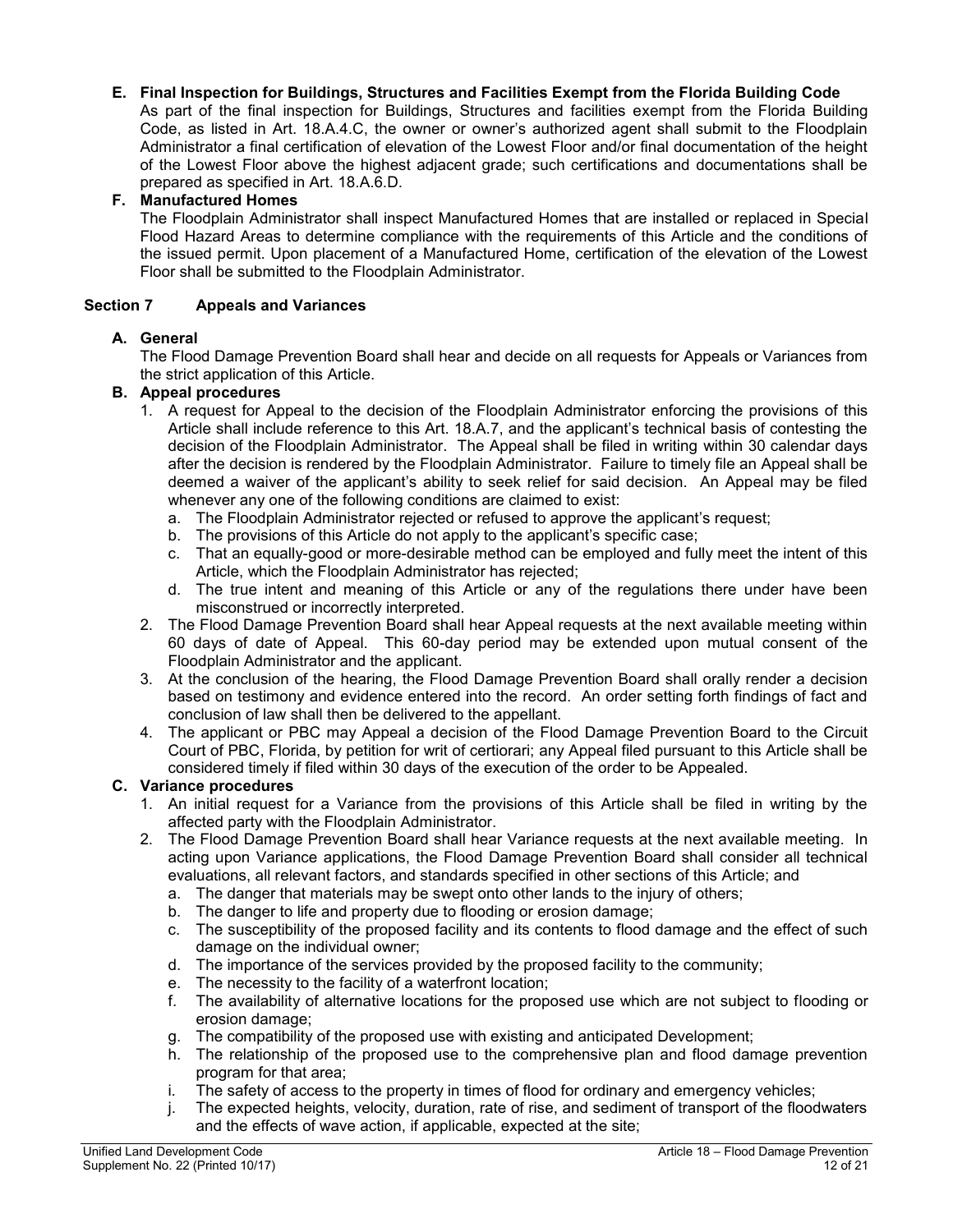- k. The costs of providing governmental services during and after flood conditions, including maintenance and repair of public utilities and facilities such as sewer, gas, electric, and water systems, and streets and bridges; and
- l. The negative effect a Variance may have on the county rating under the FEMA Community Rating System.
- 3. The applicant or PBC may Appeal a decision of the Flood Damage Prevention Board to the Circuit Court of PBC, Florida, by a petition for writ of certiorari; any Appeal filed pursuant to this Article shall be considered timely if filed within 30 days of the execution of the order to be Appealed.

## <span id="page-12-0"></span>**D. Restrictions in Floodways**

A Variance shall not be issued for any proposed Development in a Floodway if any increase in Base Flood Elevations would result, as evidenced by the applicable analyses and certifications required in Art. 18.A.5.C.

# <span id="page-12-1"></span>**E. Historic Buildings**

A Variance is authorized to be issued for the repair, improvement, or rehabilitation of a Historic Building that is determined eligible for the exception to the flood resistant construction requirements of the Florida Building Code, Existing Building Volume, Chapter 11, Historic Buildings, upon a determination that the proposed repair, improvement or rehabilitation will not preclude the Building's continued designation as a Historic Building and the Variance is the minimum necessary to preserve the historic character and design of the Building. If the proposed work precludes the Building's continued designation as a Historic Building, a Variance shall not be granted upon this basis and the Building and any repair, improvement and rehabilitation shall be subject to the requirements of the Florida Building Code.

## <span id="page-12-2"></span>**F. Functionally-Dependent Uses**

A Variance is authorized to be issued for the construction or Substantial Improvement necessary for the conduct of a Functionally-Dependent Use, as defined in Art. 1, provided the Variance is the minimum necessary considering the flood hazard, and all due consideration has been given to use of methods and materials that minimize flood damage during occurrence of the Base Flood.

## <span id="page-12-3"></span>**G. Conditions for Issuance of Variances**

Variances shall be issued only upon:

- 1. Submission by the applicant of a showing of good and sufficient cause that the unique characteristics of the size, configuration or topography of the site limit compliance with any provision of this Article or the required elevation standards.
- 2. Determination by the Flood Damage Prevention Board that:
	- a. Failure to grant the Variance would result in exceptional hardship due to the physical characteristics of the land that render the lot undevelopable; increased costs to satisfy the requirements or inconvenience do not constitute hardship;
	- b. The granting of a Variance will not result in increased flood heights, additional threats to public safety, extraordinary public expense, nor create nuisances, cause fraud on or victimization of the public or conflict with existing local laws and ordinances; and

## c. The Variance is the minimum necessary, considering the flood hazard, to afford relief.

## <span id="page-12-4"></span>**H. Limitations on Authority to Grant Variances**

The Flood Damage Prevention Board shall base its decisions on Variances on technical justifications submitted by applicants, the considerations for issuance in Art. 18.A.7.C.2, the conditions of issuance set forth in Art. 18.A.7.G, and the comments and recommendations of the Floodplain Administrator. The Flood Damage Prevention Board has the right to attach such conditions as it deems necessary to further the purposes and objectives of this Article.

# <span id="page-12-5"></span>**I. Variance Notification**

Any applicant to whom a Variance is granted shall be given a written order, bearing the signature of the Chairperson of the Flood Damage Prevention Board, indicating the difference between the Base Flood Elevation and the proposed elevation of the Lowest Floor, stating the issuance of a Variance to construct a Structure or Substantial Improvement below the required elevation, or otherwise not comply with the requirements of this Article, may result in substantial increase in the cost of federal flood insurance (up to amounts as high as \$25 for \$100 of insurance coverage) and such noncompliance construction increases risks to life and property. A copy of the notice shall be recorded by the Floodplain Administrator in the Office of the PBC Clerk and shall be recorded in a manner so that it appears in the chain of title of the affected parcel of land in the Official Records of PBC. The Floodplain Administrator will maintain a record of all Variance actions, including justification for their issuance, and report such Variances issued in its biennial report submitted to FEMA.

#### <span id="page-12-6"></span>**Section 8 Violations**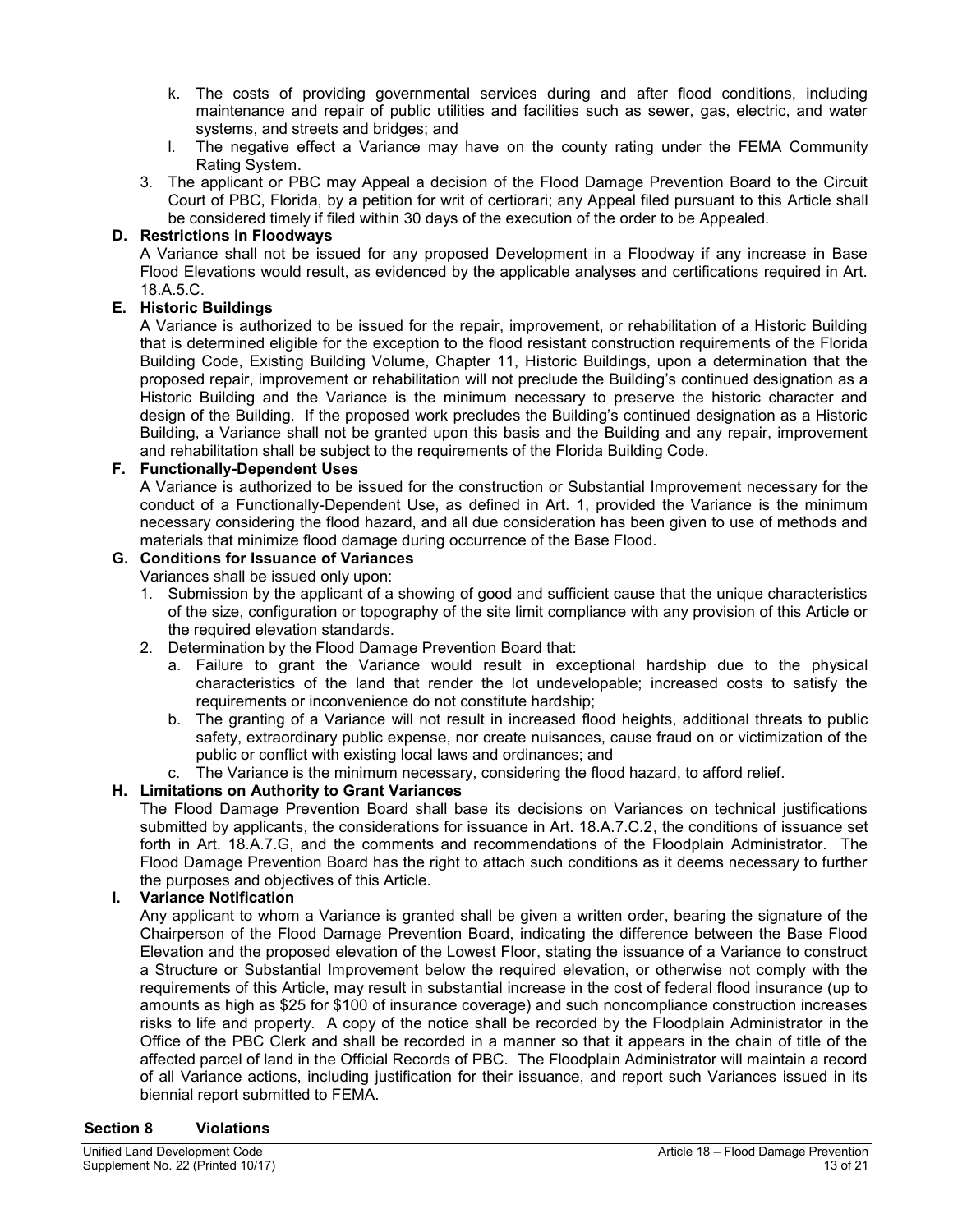# <span id="page-13-0"></span>**A. Violations**

Any Development that is not within the scope of the Florida Building Code, but that is regulated by this Article, as listed in Art. 18.A.4.C, that is performed without an issued permit, that is in conflict with an issued permit, or that does not fully comply with this Article, shall be deemed a Violation of this Article. A Building or Structure without the documentation of elevation of the Lowest Floor, other required design certifications, or other evidence of compliance required by this Article or the Florida Building Code is presumed to be a Violation until such time as that documentation is provided.

## <span id="page-13-1"></span>**B. Authority**

The Floodplain Administrator is authorized to serve notices of Violation or stop work orders to owners of the property involved, to the owner's agent, or to the person or persons performing the work for Development that is not within the scope of the Florida Building Code, but that is regulated by this Article, as listed in Art. 18.A.4.C, and that is determined to be a Violation.

## <span id="page-13-2"></span>**C. Unlawful Continuance**

Any person who shall continue any work after having been served with a notice of Violation or a stop work order, except such work as that person is directed to perform to remove or remedy a Violation or unsafe condition, shall be subject to penalties as prescribed by law.

## <span id="page-13-3"></span>**D. Penalties for Violation**

Violation of this Article or failure to comply with any of its requirements, including Violation of conditions and safeguards established in connection with grants of Variances shall be enforceable pursuant to the Code Enforcement Procedures established in Chapter 162, Parts I and II, F.S., as amended or replaced, and Article 10, Code Enforcement. Each day such Violation continues shall be considered a separate offense. Nothing herein contained shall prevent the Floodplain Administrator or PBC from taking such other lawful actions as are necessary to prevent or remedy any Violation, including enforcement pursuant to section 125.69, F.S., as amended or replaced. Any person who receives a conviction pursuant to section 125.69, F.S., as amended or replaced, for violating or failing to comply with any of the requirements herein shall, upon conviction hereof, be fined not more than \$500 or imprisoned for not more than 60 days.

# <span id="page-13-4"></span>**CHAPTER B BUILDINGS AND STRUCTURES**

## <span id="page-13-5"></span>**Section 1 Design and Construction of Buildings, Structures and Facilities Exempt from the Florida Building Code.**

Pursuant to Art. 18.A.4.C, Buildings, Structures, and facilities that are exempt from the Florida Building Code, including Substantial Improvement or repair of Substantial Damage of such Buildings, Structures and facilities, shall be designed and constructed in accordance with the flood load and flood resistant construction requirements of ASCE 24. Structures exempt from the Florida Building Code that are not walled and roofed Buildings shall comply with the requirements of Art. 18.H.

## <span id="page-13-6"></span>**Section 2 Buildings and Structures Seaward of the Coastal Construction Control Line.**

If extending, in whole or in part, seaward of the Coastal Construction Control Line and also located, in whole or in part, in a Special Flood Hazard Area:

- A. Buildings and Structures shall be designed and constructed to comply with the more-restrictive applicable requirements of the Florida Building Code, Building Volume, Section 3109 and Section 1612 or Florida Building Code, Residential Volume, Section R322.
- B. Minor Structures and non-habitable major Structures, as defined in section 161.54, F.S., shall be designed and constructed to comply with the intent and applicable provisions of this Article and ASCE 24.

## <span id="page-13-7"></span>**Section 3 Specific Methods of Construction and Requirements.**

In addition to the requirements of this Article and the Florida Building Code, the following specific methods of construction apply:

## <span id="page-13-8"></span>**A. Application of Flood Resistant Requirements**

The following "higher standards" shall apply to all properties located within unincorporated PBC, as described in this section.

## <span id="page-13-9"></span>**B. Additional Elevation of Buildings (Freeboard)**

1. For New Construction and Substantial Improvements, including electrical systems, equipment and components, heating, ventilating, air conditioning, plumbing appliances and plumbing fixtures, duct systems, and other service equipment, in Zones AE, AH and VE, the minimum elevation requirement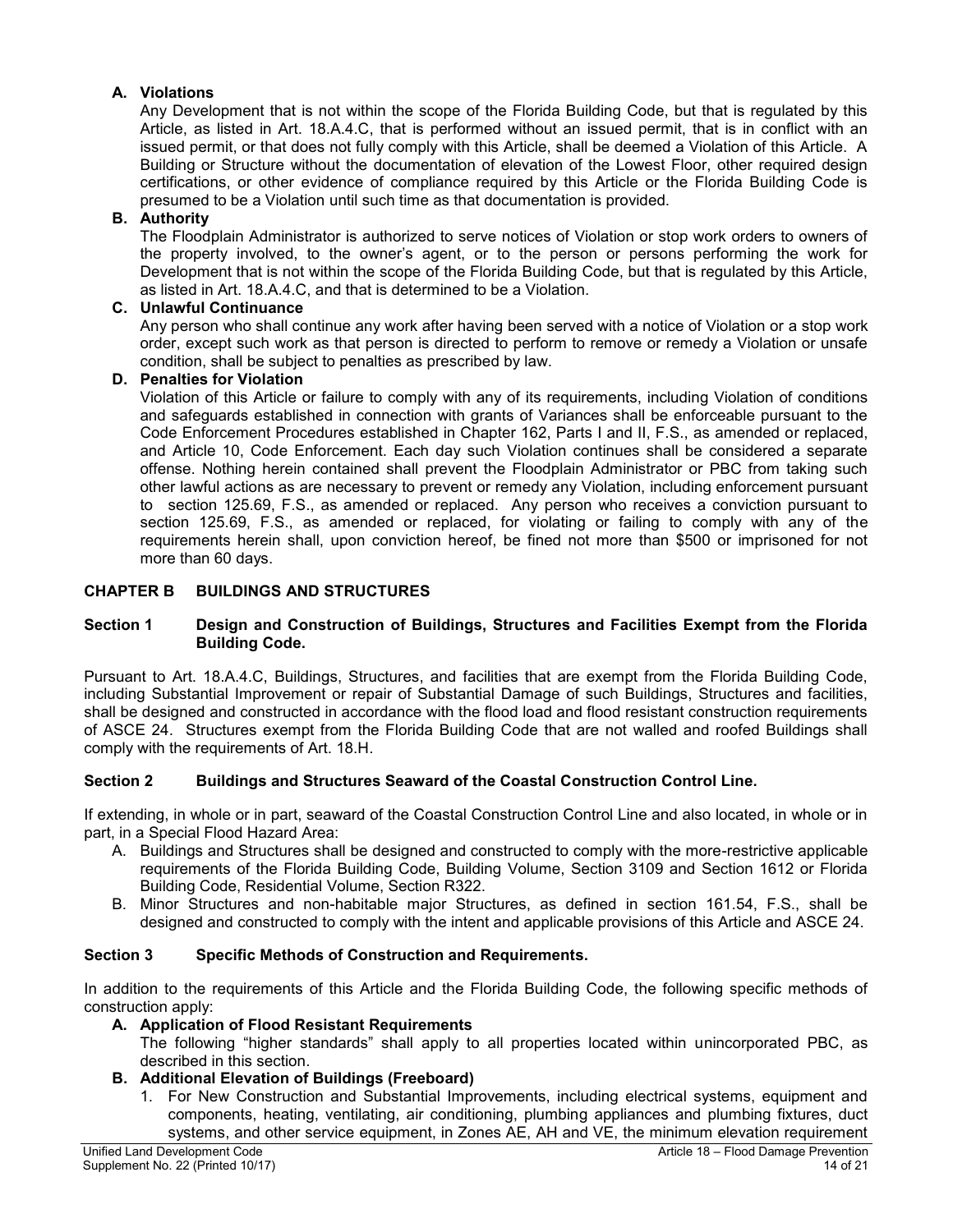(for the Lowest Floor or lowest horizontal member, as applicable) shall be at least one foot above the Base Flood Elevation. In areas without a master stormwater drainage system, the minimum elevation requirement shall be the higher of one foot above the Base Flood Elevation or 18 inches above the Lowest Adjacent Road Crown (LARC). Flood-proofing, to a minimum of one foot above the Base Flood Elevation, subject to the limitations of applicable provisions of the Florida Building Code, as may be amended, may be used in flood zones other than Coastal High Hazard Areas.

- 2. For New Construction and Substantial Improvements, including electrical systems, equipment and components, heating, ventilating, air conditioning, plumbing appliances and plumbing fixtures, duct systems, and other service equipment, in approximate Zone A, the minimum elevation requirement (for the Lowest Floor or lowest horizontal member, as applicable) shall be one foot above the Base Flood Elevation, as determined pursuant to Art. 18.A.5.B. In areas without a master stormwater drainage system, the minimum elevation requirement shall be the higher of one foot above the Base Flood Elevation or 18 inches above the LARC. Flood-proofing may be used, subject to the limitations of the applicable provisions of the FBC, as may be amended.
- 3. For New Construction and Substantial Improvements, including electrical systems, equipment and components, heating, ventilating, air conditioning; plumbing appliances and plumbing fixtures, duct systems, and other service equipment, in Zone AO, the minimum elevation requirement shall be at least one foot greater than the depth specified by FEMA on the Flood Insurance Rate Maps above natural grade. If a depth is not specified, the minimum elevation requirement shall be at least two feet above the highest adjacent grade. In areas without a master stormwater drainage system, the minimum elevation requirement shall be the higher of one foot above the depth number or 18 inches above LARC. Flood-proofing may be used, subject to the limitations of the applicable provisions of the Florida Building Code, as may be amended.
- 4. For New Construction and Substantial Improvements, including electrical systems, equipment and components, heating, ventilating, air conditioning, plumbing appliances and plumbing fixtures, duct systems, and other service equipment, in Zones X, X500, and areas not studied, without a master stormwater drainage system, the Base Flood Elevation shall be at least 18 inches above the LARC. Flood-proofing may be used, subject to applicable provisions of the Florida Building Code, as may be amended.

# <span id="page-14-0"></span>**C. Substantial Improvement and Substantial Damage**

For the administration of the flood provisions of the Florida Building Code, Building Volume and Existing Building Volume, the definitions in ULDC Art. 1. I, Section 2, for "Substantial Improvement" and "Substantial Improvement" shall apply.

## <span id="page-14-1"></span>**D. Critical Facilities**

Construction of new critical facilities shall be, to the extent possible, located outside the limits of SFHAs. Construction of new critical facilities may be permissible within a SFHA if no feasible alternative site is available. If permitted, critical facilities shall be elevated or protected to or above the Base Flood Elevation, plus three feet, or the 500-year (0.2 percent chance) flood elevation, whichever is higher. Flood-proofing may be used, subject to the applicable provisions of the Florida Building Code, as may be amended. Access routes elevated to or above the level of the Base Flood Elevation shall be provided to all critical facilities.

## <span id="page-14-2"></span>**CHAPTER C SUBDIVISIONS**

## <span id="page-14-3"></span>**Section 1 Minimum Requirements**

Subdivision proposals, including proposals for Manufactured Home Parks and Subdivisions, shall be reviewed to determine that:

- A. Such proposals are consistent with the need to minimize flood damage and will be reasonably safe from flooding;
- B. All public utilities and facilities such as sewer, gas, electric, communications, and water systems are located and constructed to minimize or eliminate flood damage; and
- C. Adequate drainage is provided to reduce exposure to flood hazards; in Zones AH and AO, adequate drainage paths shall be provided to guide floodwaters around and away from proposed Structures.

## <span id="page-14-4"></span>**Section 2 Subdivision Plats**

Where any portion of proposed subdivisions, including Manufactured Home Parks and Subdivisions, lies within a Special Flood Hazard Area, the following shall be required: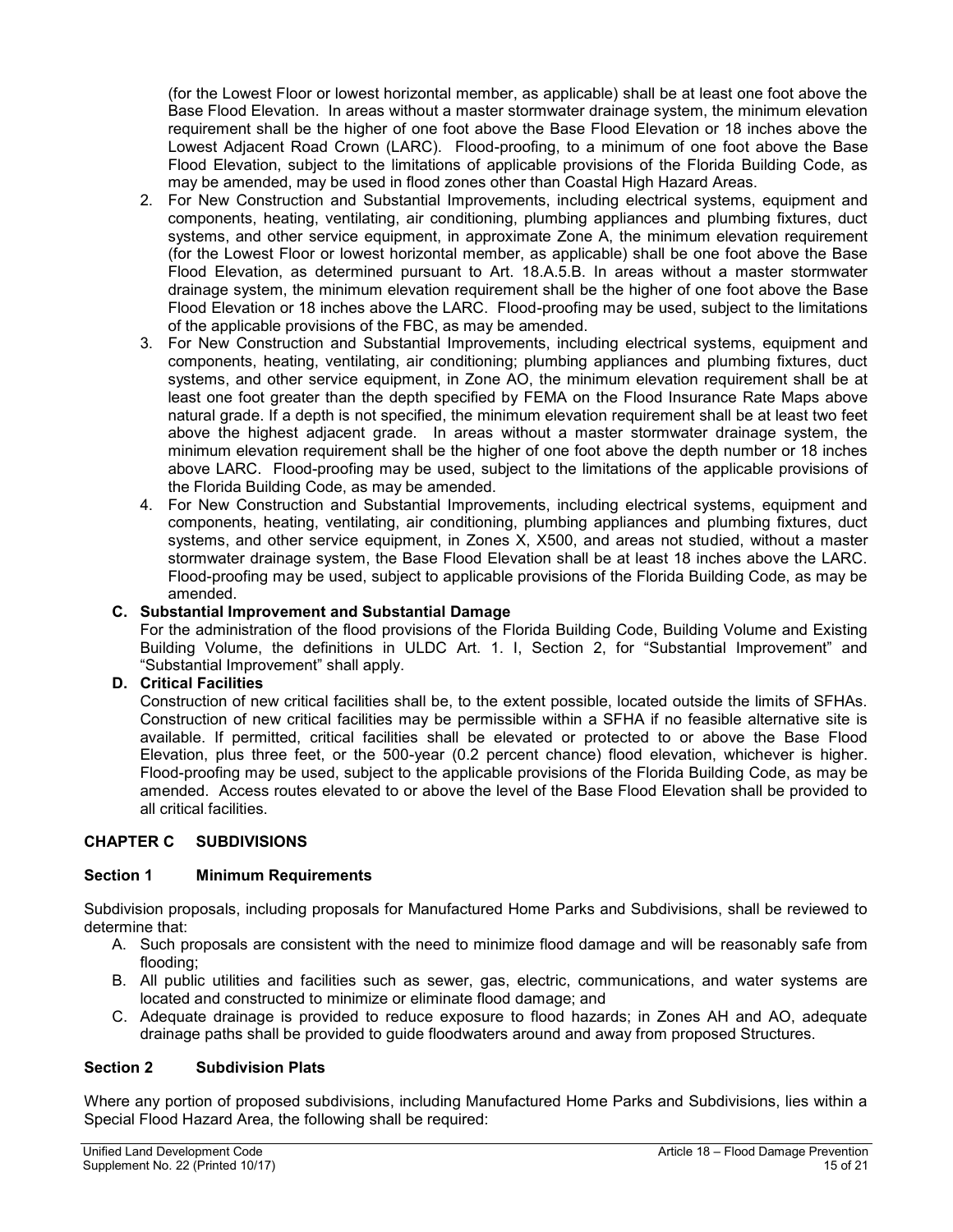- A. Delineation of Special Flood Hazard Areas, Floodway boundaries and flood zones, and Design Flood Elevations, as appropriate, shall be shown on a separate exhibit submitted with a Technical Compliance Application for platting, pursuant to Art. 11, Subdivision, Platting, and Required Improvements;
- B. Where the subdivision has more than 50 lots or is larger than five acres and Base Flood Elevations are not included on the FIRM, the Base Flood Elevations determined in accordance with Art. 18.A.5.B.1; and
- C. Compliance with the site improvement and utilities requirements of Art. 18.D.

# <span id="page-15-0"></span>**CHAPTER D SITE IMPROVEMENTS, UTILITIES AND LIMITATIONS**

## <span id="page-15-1"></span>**Section 1 Minimum Requirements**

All proposed new Development shall be reviewed to determine that:

- A. Such proposals are consistent with the need to minimize flood damage and will be reasonably safe from flooding;
- B. All public utilities and facilities, such as sewer, gas, electric, communications and water systems, are located and constructed to minimize or eliminate flood damage; and
- C. Adequate drainage is provided to reduce exposure to flood hazards; in Zones AH and AO, adequate drainage paths shall be provided to guide floodwaters around and away from proposed Structures.

# <span id="page-15-2"></span>**Section 2 Sanitary-Sewage Facilities**

All new and replacement sanitary-sewage facilities, private sewage treatment plants (including all pumping stations and collector systems), and on-site waste disposal systems shall be designed in accordance with the standards for onsite sewage treatment and disposal systems in Chapter 64E-6, FAC, and ASCE 24, Chapter 7, to minimize or eliminate infiltration of floodwaters into the facilities and discharge from the facilities into flood waters, and impairment of the facilities and systems.

# <span id="page-15-3"></span>**Section 3 Water-Supply Facilities**

All new and replacement water-supply facilities shall be designed in accordance with the water well construction standards in Art. 15, ULDC, Section 62-532.500, FAC, and ASCE 24, Chapter 7, to minimize or eliminate infiltration of floodwaters into the systems.

## <span id="page-15-4"></span>**Section 4 Limitations on Sites in Regulatory Floodways**

No Development, including but not limited to site improvements and land-disturbing activity involving fill or regrading, shall be authorized in the regulatory Floodway, unless the Floodway Encroachment Analysis required in Art. 18.A.5.C demonstrates that the proposed Development or land-disturbing activity will not result in any increase in the Base Flood Elevation.

## <span id="page-15-5"></span>**Section 5 Limitations on Placement of Fill**

Subject to the limitations of this Article, fill shall be designed to be stable under conditions of flooding including rapid rise and rapid drawdown of floodwaters, prolonged inundation, and protection against flood-related erosion and scour. In addition to these requirements, if intended to support Buildings and Structures (Zone A only), fill shall comply with the requirements of the Florida Building Code.

## <span id="page-15-7"></span><span id="page-15-6"></span>**A. Grading and Earth Fill**

# **1. Grading**

On all new, permitted construction, regardless of flood-zone designation, grading shall keep all rainfall and runoff flow on the Building site, until discharged into the roadway drainage system or to public<br>drainage ways adiacent to the property lines. Berms shall be constructed along lot lines, if lines. Berms shall be constructed along lot lines, if necessary, to prevent stormwater flow directly onto adjacent properties. Erosion sedimentation off the Building site shall be controlled until vegetative cover is established. The Floodplain Administrator may require grading plans showing pre-construction and proposed finish earth grades.

## <span id="page-15-8"></span>**2. Earth Fill**

On all New Construction, earth fill brought onto the site of construction from another site shall be minimized to maximize existing floodwater storage capacity. Maximum volume of imported fill shall be limited to that necessary to raise an earth pad to elevate the slab-on-grade not more than six inches above minimum floor elevation set in this Article, with side slopes of the pad of 1:5 to 1:3 starting ten feet from the slab edges.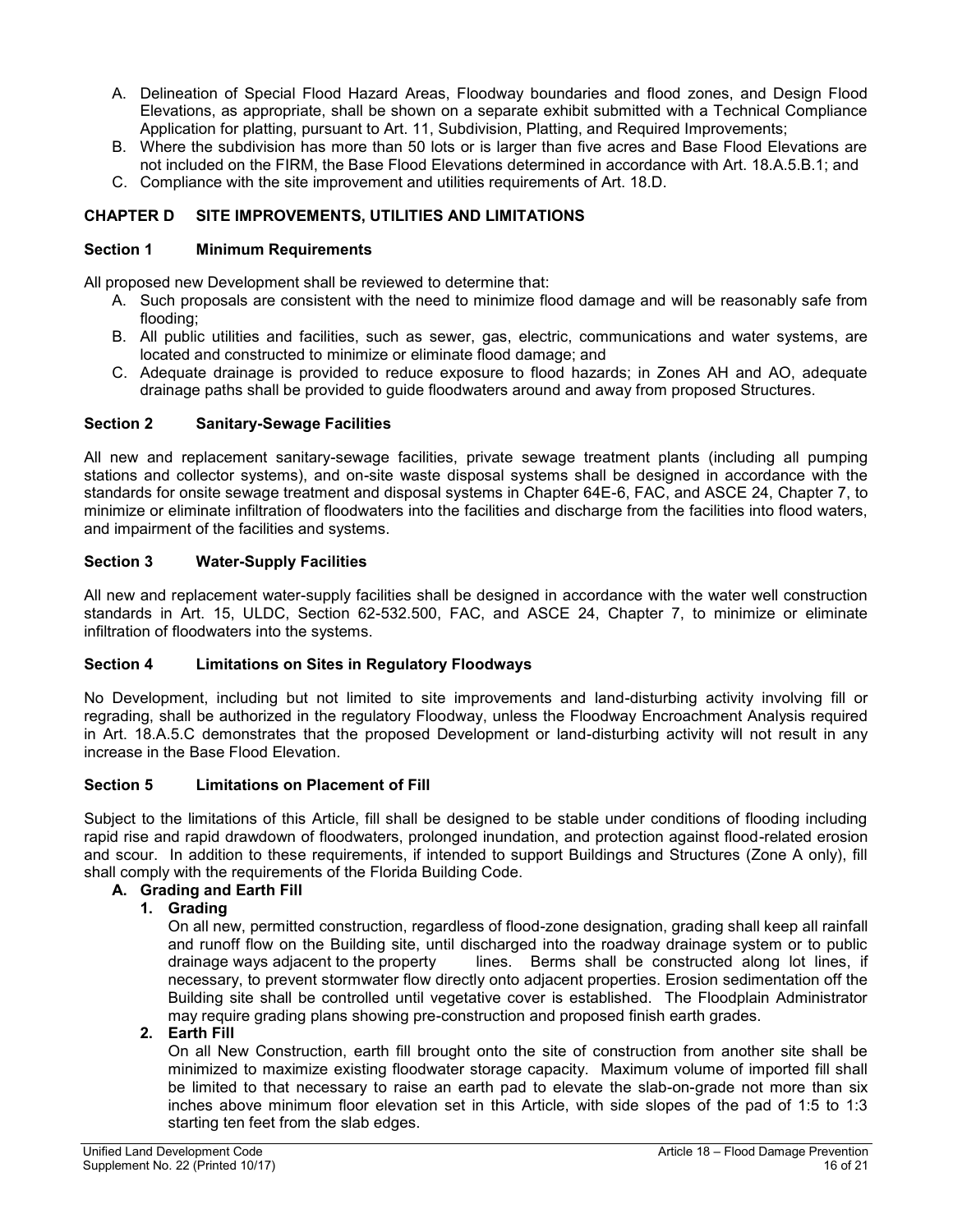<span id="page-16-0"></span>**3. Fill in Zone V**

Structural fill shall not be utilized in Coastal High Hazard Areas (Zone V).

## <span id="page-16-1"></span>**4. Lot and Building Site Drainage**

Site grading immediately adjacent to the perimeter of each Building constructed as slab-on-grade shall be sloped so as to drain or direct water away from the Structure.

## <span id="page-16-2"></span>**5. Exceptions from the Requirements in this Section**

- a. Only on Building sites requiring raised septic mounds to PBC Health Department minimum elevations, will additional volume of fill be allowed to construct the mound;
- b. Earth fill dug from an on-site excavation shall be unregulated if in accordance with the regulations in the ULDC, and provided finish grade directs lot drainage back into the excavation;
- c. Any volume of fill for placement inside the perimeter foundation walls to raise an interior concrete slab to any higher elevation shall be allowed;
- d. Fill shall be permitted to raise earthen berms on side property lines to prevent drainage onto adjacent lots, provided said berms have side slopes of 1:5 to 1:3, with a triangular cross section;
- e. Fill shall be allowed inside retaining walls for Building access ramps or driveway ramps required by the American Disabilities Act (ADA);
- f. Fill necessary to direct on-site drainage to the public roadway or drainage system shall also be permitted;
- g. Minimum fill for sites that have sloping topography that do not store floodwater shall be permitted. Any fill in excess of this minimum grading requirement shall be subject to approval of the Flood Damage Prevention Board as a Variance;
- h. Fill necessary for critical facilities and public service Buildings; and
- i. Areas included within a South Florida Water Management District permit shall be filled and graded in accordance with the fill and grading design conditions identified in said permit even when elevations are more than six inches above the minimum floor elevation set in Art. 18.D.5.A.2.

# <span id="page-16-3"></span>**Section 6 Limitations on Sites in Coastal High Hazard Areas (Zone V)**

In Coastal High Hazard Areas, alteration of Sand Dunes and mangrove stands shall be permitted only if such alteration is approved by the Florida Department of Environmental Protection and only if the engineering analysis required by Art. 18.A.5.C.4 demonstrates that the proposed alteration will not increase the potential for flood damage. Construction or restoration of dunes under or around elevated Buildings and Structures shall comply with Art. 18.H.8.C.

## <span id="page-16-4"></span>**CHAPTER E MANUFACTURED HOMES**

## <span id="page-16-5"></span>**Section 1 General**

All Manufactured Homes installed in Special Flood Hazard Areas shall be installed by an installer that is licensed pursuant to section 320.8249, F.S., and shall comply with the requirements of Chapter 15C-1, FAC, and the requirements of this Article. Manufactured Homes shall not be allowed seaward of the Coastal Construction Control Line.

## <span id="page-16-6"></span>**Section 2 Foundations**

All new Manufactured Homes and replacement Manufactured Homes installed in Special Flood Hazard Areas shall be installed on permanent, reinforced foundations that:

- A. In Special Flood Hazard Areas (Zone A) other than Coastal High Hazard Areas, are designed in accordance with the foundation requirements of the Florida Building Code, Residential Volume, Section R322.2, and this Article. Foundations for Manufactured Homes, subject to Art. 18.E.4.B, are permitted to be reinforced piers or other foundation elements of at least equivalent strength.
- B. In Coastal High Hazard Areas (Zone V), are designed in accordance with the foundation requirements of the Florida Building Code, Residential Volume, Section R322.3, and this Article.

## <span id="page-16-7"></span>**Section 3 Anchoring**

All new Manufactured Homes and replacement Manufactured Homes shall be installed using methods and practices which minimize flood damage and shall be securely anchored to an adequately-anchored foundation system to resist flotation, collapse or lateral movement. Methods of anchoring include, but are not limited to, use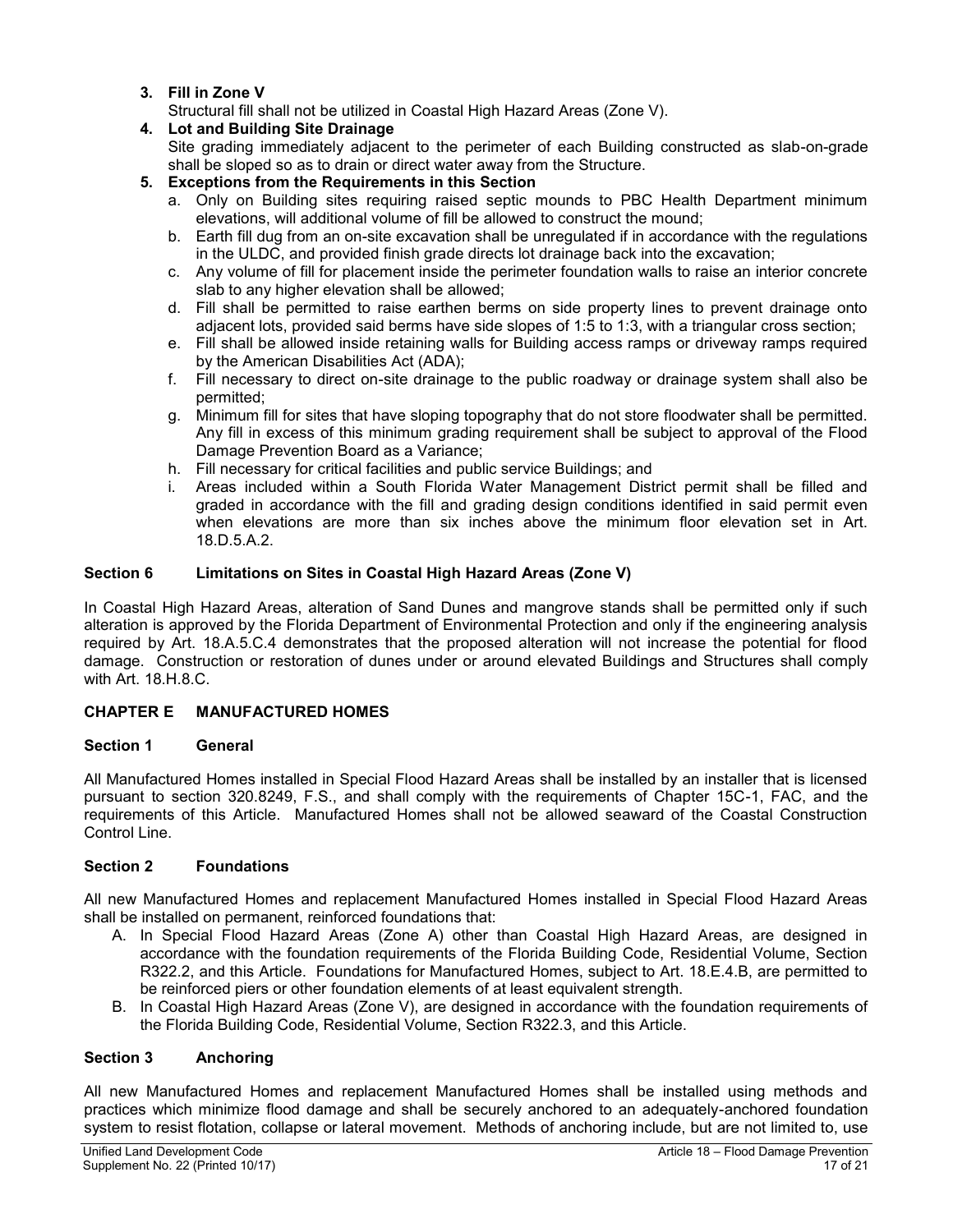of over-the-top or frame ties to ground anchors. This anchoring requirement is in addition to applicable state and local anchoring requirements for wind resistance.

## <span id="page-17-0"></span>**Section 4 Elevation**

Manufactured Homes that are placed, replaced or substantially improved shall comply with Art. 18.E.4.A or Art. 18.E.4.B, as applicable.

## <span id="page-17-1"></span>**A. General Elevation Requirement**

Unless subject to the requirements of Art. 18.E.4.B, all Manufactured Homes that are placed, replaced, or substantially improved on sites located: (a) outside of a Manufactured Home Park or Subdivision; (b) in a new Manufactured Home park or subdivision; (c) in an expansion to an Existing Manufactured Home Park or Subdivision; or (d) in an Existing Manufactured Home Park or Subdivision upon which a Manufactured Home has incurred "Substantial Damage" as the result of a flood, shall be elevated such that the bottom of the frame is at or above the elevation required, as applicable to the Special Flood Hazard Area, in the Florida Building Code, Residential Volume, Section R322.2 (Zone A) or Section R322.3 (Zone V).

## <span id="page-17-2"></span>**B. Elevation Requirement for Certain Existing Manufactured Home Parks and Subdivisions**

Manufactured Homes that are not subject to Art. 18.E.4.A, including Manufactured Homes that are placed, replaced, or substantially improved on sites located in an Existing Manufactured Home Park or Subdivision, unless on a site where Substantial Damage as result of flooding has occurred, shall be elevated such that either the:

- 1. Bottom of the frame of the Manufactured Home is at or above the elevation required, as applicable to the Special Flood Hazard Area, in the Florida Building Code, Residential Volume, Section R322.2 (Zone A) or Section R322.3 (Zone V); or
- 2. Bottom of the frame is supported by reinforced piers or other foundation elements of at least equivalent strength that are not less than 36 inches in height above grade.

## <span id="page-17-3"></span>**Section 5 Enclosures**

Enclosed areas below elevated Manufactured Homes shall comply with the requirements of the Florida Building Code, Residential Volume, Section R322.2 or R322.3, for such enclosed areas, as applicable to the Special Flood Hazard Area.

#### <span id="page-17-4"></span>**Section 6 Utility Equipment**

Utility equipment that serves Manufactured Homes, including electric, heating, ventilation, plumbing, and air conditioning equipment and other service facilities, shall comply with the requirements of the Florida Building Code, Residential Volume, Section R322, as applicable to the Special Flood Hazard Area.

## <span id="page-17-6"></span><span id="page-17-5"></span>**CHAPTER F RECREATIONAL VEHICLES AND PARK TRAILERS**

#### **Section 1 Temporary Placement**

Recreational Vehicles and Park Trailers placed temporarily in Special Flood Hazard Areas shall:

- A. Be on the site for fewer than 180 consecutive days; or
- B. Be fully licensed and ready for highway use, which means the Recreational Vehicle or Park Trailer is on wheels or jacking system, is attached to the site only by quick-disconnect type utilities and security devices, and has no permanent attachments such as additions, rooms, stairs, decks and porches.

## <span id="page-17-7"></span>**Section 2 Permanent Placement**

Recreational Vehicles and Park Trailers that do not meet the limitations in Art. 18.F.1 above for temporary placement shall meet the requirements of Art. 18.E for Manufactured Homes.

## <span id="page-17-9"></span><span id="page-17-8"></span>**CHAPTER G TANKS**

#### **Section 1 Underground Tanks**

Underground tanks in Special Flood Hazard Areas shall be anchored to prevent flotation, collapse or lateral movement resulting from hydrodynamic and hydrostatic loads during conditions of the Design Flood, including the effects of buoyancy assuming the tank is empty.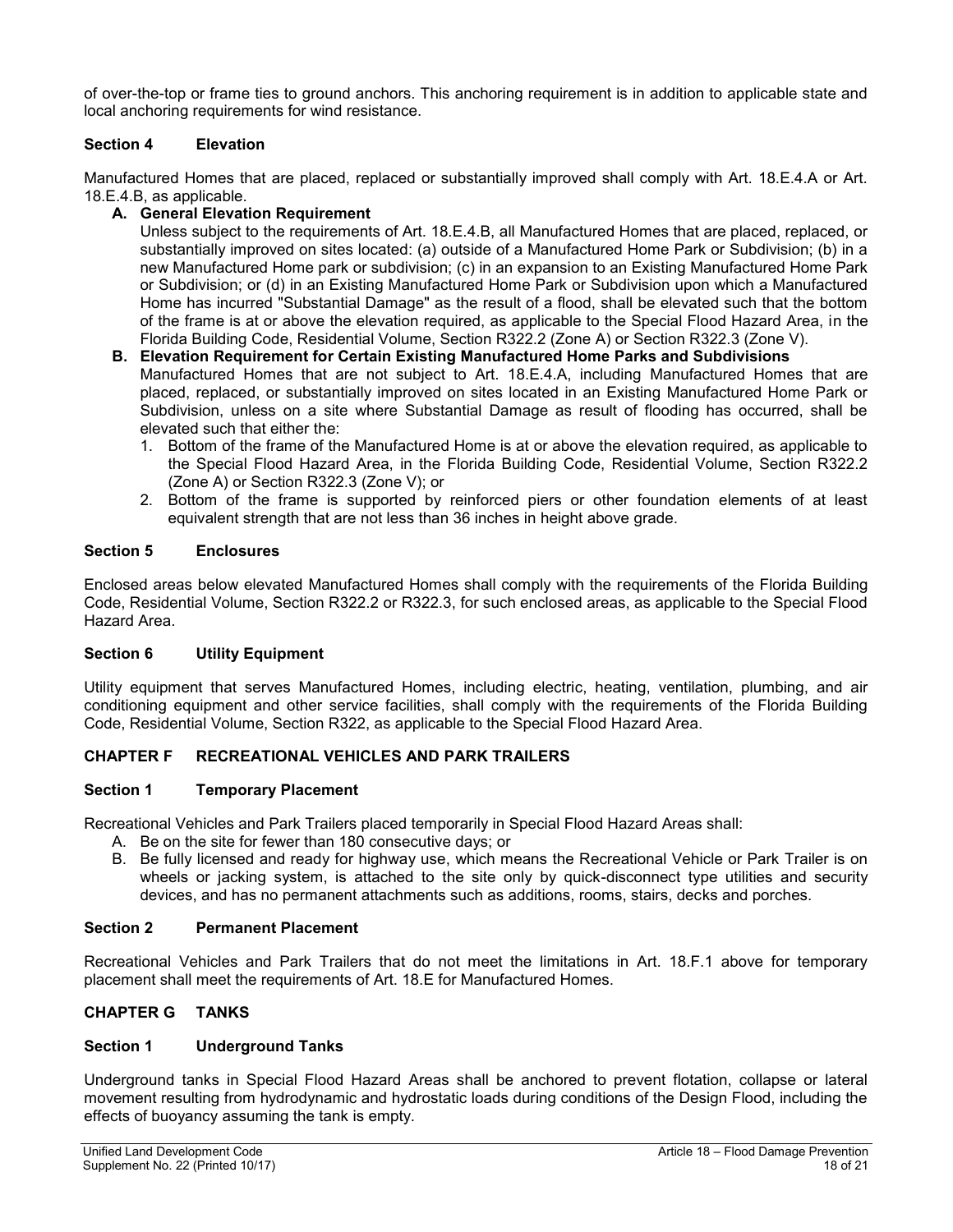## <span id="page-18-0"></span>**Section 2 Non-Elevated, Above-Ground Tanks**

Above-ground tanks that do not meet the elevation requirements of Art. 18.G.3 below shall:

- A. Be permitted in Special Flood Hazard Areas (Zone A) other than Coastal High Hazard Areas, provided the tanks are anchored or otherwise designed and constructed to prevent flotation, collapse or lateral movement resulting from hydrodynamic and hydrostatic loads during conditions of the Design Flood, including the effects of buoyancy assuming the tank is empty and the effects of flood-borne debris.
- B. Not be permitted in Coastal High Hazard Areas (Zone V).

## <span id="page-18-1"></span>**Section 3 Elevated, Above-Ground Tanks**

In Special Flood Hazard Areas, above-ground tanks shall be attached to, and elevated to (or above) the Design Flood Elevation of, a supporting Structure designed to prevent flotation, collapse or lateral movement during Design Flood conditions. Tank-supporting Structures shall meet the foundation requirements of the applicable Special Flood Hazard Area.

## <span id="page-18-2"></span>**Section 4 Tank Inlets and Vents**

Tank inlets, fill openings, outlets and vents shall be:

- A. At or above the Design Flood Elevation or fitted with covers designed to prevent the inflow of floodwater or outflow of the contents of the tanks during conditions of the Design Flood; and
- B. Anchored to prevent lateral movement resulting from hydrodynamic and hydrostatic loads, including the effects of buoyancy, during conditions of the Design Flood.

## <span id="page-18-3"></span>**CHAPTER H OTHER DEVELOPMENT**

## <span id="page-18-4"></span>**Section 1 General Requirements for Other Development**

All Development subject to this article, including man-made changes to improved or unimproved real estate for which specific provisions are not specified in this Article or the Florida Building Code, shall:

- A. Be located and constructed to minimize flood damage;
- B. Meet the limitations of Art. 18.D.4 if located in a regulated Floodway;
- C. Be anchored to prevent flotation, collapse or lateral movement resulting from hydrostatic loads, including the effects of buoyancy, during conditions of the Design Flood;
- D. Be constructed of Flood Damage Resistant Materials; and
- E. Have mechanical, plumbing, and electrical systems above the Design Flood Elevation or meet the requirements of ASCE 24, except that "minimum" electric service (i.e., service required to address life safety and electric code requirements) is permitted below the Design Flood Elevation provided it conforms to the provisions of the electrical part of the building code for wet locations.

#### <span id="page-18-5"></span>**Section 2 Fences in Regulated Floodways**

Fences in regulated Floodways that have the potential to block the passage of floodwaters, such as stockade fences and wire mesh fences, shall meet the limitations of Art. 18.D.4.

## <span id="page-18-6"></span>**Section 3 Retaining Walls, Sidewalks and Driveways in Regulated Floodways**

Retaining walls, sidewalks and driveways that involve the placement of fill in regulated Floodways shall meet the limitations of Art. 18.D.4.

#### <span id="page-18-7"></span>**Section 4 Roads and Watercourse Crossings in Regulated Floodways**

Roads and watercourse crossings, including roads, bridges, culverts, low-water crossings and similar means for vehicles or pedestrians to travel from one side of a watercourse to the other side, that encroach into regulated Floodways shall meet the limitations of Art. 18.D.4. Alteration of a Watercourse that is part of a road or watercourse crossing shall meet the requirements of Art. 18.A.5.C.3.

## <span id="page-18-8"></span>**Section 5 Concrete Slabs Used as Parking Pads, Enclosure floors, Landings, Decks, Walkways, Patios and Similar Nonstructural Uses in Coastal High Hazard Areas (Zone V)**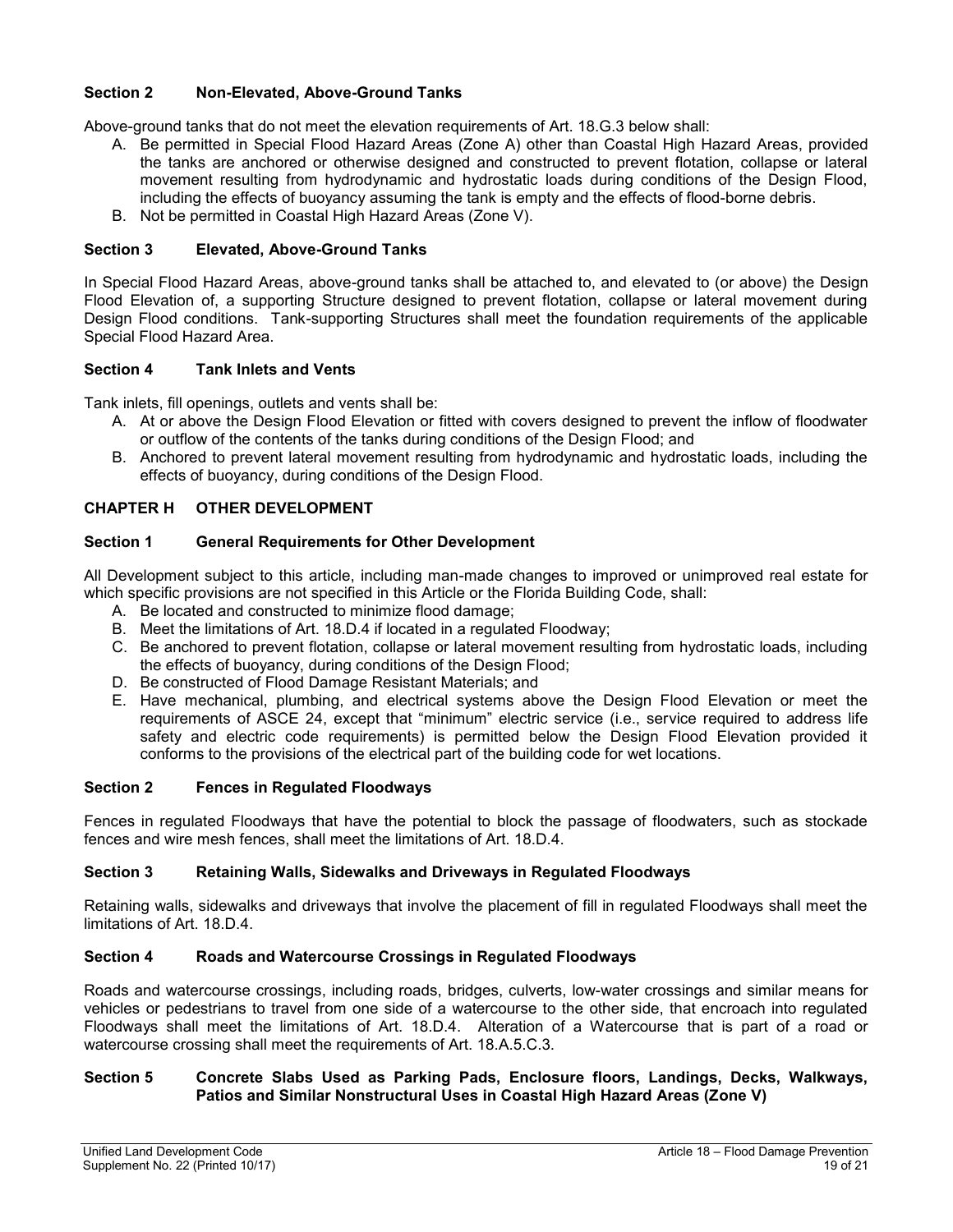In Coastal High Hazard Areas, concrete slabs used as parking pads, enclosure floors, landings, decks, walkways, patios and similar nonstructural uses are permitted beneath or adjacent to Buildings and Structures or beneath Design Flood requirements, provided the concrete slabs are designed and constructed to be:

- A. structurally independent of the foundation system of the Building or Structure;
- B. frangible and not reinforced, so as to minimize debris during flooding that is capable of causing significant damage to any Structure; and
- C. have a maximum slab thickness of not more than four inches.

## <span id="page-19-0"></span>**Section 6 Decks and Patios in Coastal High Hazard Areas (Zone V)**

In addition to the requirements of the Florida Building Code, decks and patios in Coastal High Hazard Areas shall be located, designed, and constructed in compliance with the following:

- A. A deck that is structurally attached to a Building or Structure shall have the bottom of the lowest horizontal structural member at or above the Design Flood Elevation, and any supporting members that extend below the Design Flood Elevation shall comply with the foundation requirements that apply to the Building or Structure, which shall be designed to accommodate any increased loads resulting from the attached deck.
- B. A deck or patio that is located below the Design Flood Elevation shall be structurally independent from Buildings or Structures and their foundation systems, and shall be designed and constructed either to remain intact and in place during Design Flood conditions or to break apart into small pieces to minimize debris during flooding that is capable of causing structural damage to the Building or Structure or to adjacent Buildings and Structures.
- C. A deck or patio that has a vertical thickness of more than 12 inches or that is constructed with more than the minimum amount of fill necessary for site drainage shall not be approved unless an analysis prepared by a qualified, registered design professional demonstrates no harmful diversion of floodwaters or wave runup and wave reflection that would increase damage to the Building or Structure or to adjacent Buildings and Structures.
- D. A deck or patio that has a vertical thickness of 12 inches or less and that is at natural grade or on nonstructural fill material that is similar to and compatible with local soils and is the minimum amount necessary for site drainage may be approved without requiring analysis of the impact on diversion of floodwaters or wave runup and wave reflection.

# <span id="page-19-1"></span>**Section 7 Other Development in Coastal High Hazard Areas (Zone V)**

In Coastal High Hazard Areas, Development activities, other than Buildings and Structures, shall be permitted only if also authorized by the appropriate federal, state or local authority; if located outside the footprint of and not structurally attached to Buildings and Structures; and if analyses prepared by qualified, registered design professionals demonstrate no harmful diversion of floodwaters or wave runup and wave reflection that would increase damage to adjacent Buildings and Structures. Such other Development activities include but are not limited to:

- A. Bulkheads, seawalls, retaining walls, revetments, and similar erosion control Structures;
- B. Solid fences and privacy walls, and fences prone to trapping debris, unless designed and constructed to fail under flood conditions less than the Design Flood or otherwise function to avoid obstruction of floodwaters; and
- C. On-site sewage treatment and disposal systems defined in Section 64E-6.002, FAC, as filled systems or mound systems.

#### <span id="page-19-2"></span>**Section 8 Nonstructural Fill in Coastal High Hazard Areas (Zone V). In Coastal High Hazard Areas:**

- A. Minor grading and the placement of minor quantities of nonstructural fill shall be permitted for landscaping and for drainage purposes under and around Buildings.
- B. Nonstructural fill with finished slopes that are steeper than one unit vertical to five units horizontal shall be permitted only if an analysis prepared by a qualified, registered design professional demonstrates no harmful diversion of floodwaters or wave runup and wave reflection that would increase damage to adjacent Buildings and Structures.
- C. Where authorized by the Florida Department of Environmental Protection or applicable local approval, sand dune construction and restoration of Sand Dunes under or around elevated Buildings are permitted without additional engineering analysis or certification of the diversion of floodwater or wave runup and wave reflection if the scale and location of the dune work is consistent with local beach-dune morphology